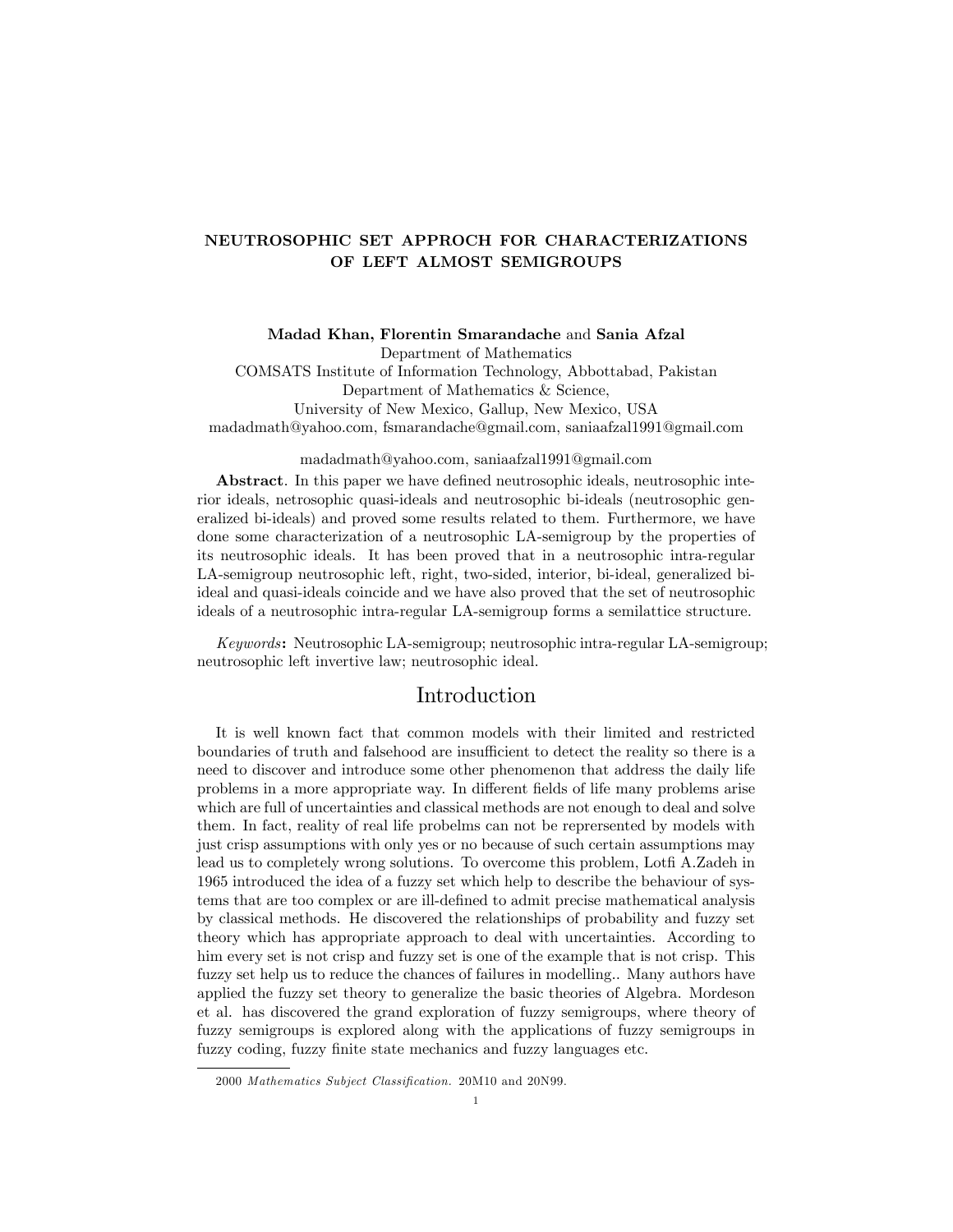#### 2 NEUTROSOPHIC SET APPROCH FOR CHARACTERIZATIONS OF LA-SEMIGROUPS

Recently, several theories have been presented to dispute with uncertainty, vagueness and imprecision . Theory of probability, fuzzy set theory, intutionistic fuzzy sets, rough set theory etc., are consistently being used as actively operative tools to deal with multiform uncertainties and imprecision enclosed in a system. But all these above theories failed to deal with indeterminate and inconsistent infomation. Therefore, due to the existance of indeterminancy in various world problems, neutrosophy founds its way into the modern research. Neutrosophy was developed in attempt to generalize fuzzy logic. Neutrosophy is a Latin world "neuter" - neutral, Greek "sophia" - skill/wisdom). Neutrosophy is a branch of philosophy, introduced by Florentin Smarandache which studies the origin, nature, and scope of neutralities, as well as their interactions with different ideational spectra. Neutrosophy considers a proposition, theory, event, concept, or entity, "A" in relation to its opposite, "Anti-A" and that which is not A, "Non-A", and that which is neither "A" nor "Anti-A", denoted by "Neut-A". Neutrosophy is the basis of neutrosophic logic, neutrosophic probability, neutrosophic set, and neutrosophic statistics.

Inpiring from the realities of real life phenomenons like sport games (winning/ tie/ defeating), votes (yes/ NA/ no) and decision making (making a decision/ hesitating/ not making), F. Smrandache introduced a new concept of a neutrosophic set (NS in short) in 1995, which is the generalization of a fuzzy sets and intutionistic fuzzy set. NS is described by membership degree, indeterminate degree and non-membership degree. The idea of NS generates the theory of neutrosophic sets by giving representation to indeterminates. This theory is considered as complete representation of almost every model of all real-world problems. Therefore, if uncertainty is involved in a problem we use fuzzy theory while dealing indeterminacy, we need neutrosophic theory. In fact this theory has several applications in many different Öelds like control theory, databases, medical diagnosis problem and decision making problems.

Using Neutrosophic theory, Vasantha Kandasmy and Florentin Smarandache introduced the concept of neutrosophic algebraic structures in 2003. Some of the neutrosophic algebraic structures introduced and studied including neutrosophic fields, neutrosophic vector spaces, neutrosophic groups, neutrosophic bigroups, neutrosophic N-groups, neutrosophic bisemigroups, neutrosophic N-semigroup, neutrosophic loops, neutrosophic biloops, neutrosophic N-loop, neutrosophic groupoids, neutrosophic bigroupoids and neutrosophic AG-groupoids. Madad Khan et al., for the first time introduced the idea of a neutrosophic AG-groupoid in [7].

## Preliminaries

Abel-Grassmannís Groupoid (abbreviated as an AG-groupoid or LA-semigroup) was first introduced by Naseeruddin and Kazim in 1972. LA-semigroup is a groupoid S whose elements satisfy the left invertive law  $(ab)c = (cb)a$  for all a, b,  $c \in S$ . LAsemigroup generalizes the concept of commutative semigroups and have an important application within the theory of flocks. In addition to applications, a variety of properties have been studied for AG-groupoids and related structures. An LAsemigroup is a non-associative algebraic structure that is generally considered as a midway between a groupoid and a commutative semigroup but is very close to commutative semigroup because most of their properties are similar to commutative semigroup. Every commutative semigroup is an AG-groupoid but not vice versa. Thus AG-groupoids can also be non-associative, however, they do not necessarily have the Latin square property. An LA-semigroup  $S$  can have left identity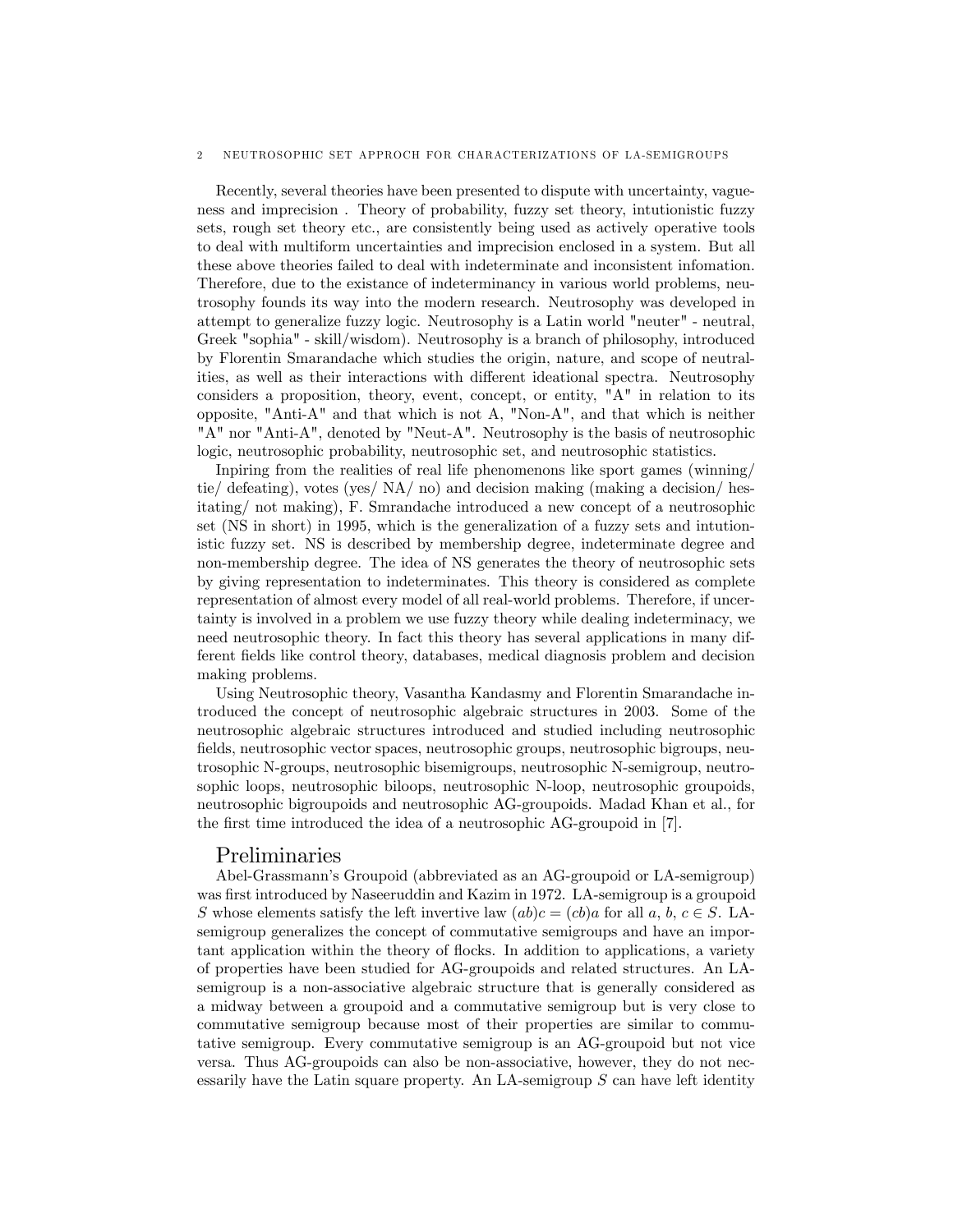e (unique) i.e  $ea = a$  for all  $a \in S$  but it can not have a right identity because if it has, then  $S$  becomes a commutative semigroup. An element  $s$  of LA-semigroup S is called idempotent if  $s^2 = s$  and if holds for all elements of S then S is called idempotent LA-semigroup.

Since the world is full of indeterminacy, the neutrosophics found their place into contemporary research. In 1995, Florentin Smarandache introduced the idea of neutrosophy. Neutrosophic logic is an extension of fuzzy logic. In 2003 W.B Vasantha Kandasamy and Florentin Smarandache introduced algebraic structures (such as neutrosophic semigroup, neutrosophic ring, etc.). Madad Khan et al., for the first time introduced the idea of a neutrosophic LA-semigroup in [7]. Moreover  $SUI = \{a + bI: \text{ where } a, b \in S \text{ and } I \text{ is literal indeterminacy such that } I^2 = I\}$ becomes neutrosophic LA-semigroup under the operation defined as:

 $(a + bI) * (c + dI) = ac + bdI$  for all  $(a + bI)$ ,  $(c + dI) \in SUI$ . That is  $(SUI, *)$ becomes neutrosophic LA-semigroup. They represented it by  $N(S)$ .

(1) 
$$
[(a_1 + a_2I)(b_1 + b_2I)](c_1 + c_2I) = [(c_1 + c_2I)(b_1 + b_2I)](a_1 + a_2I),
$$

holds for all  $(a_1 + a_2I), (b_1 + b_2I), (c_1 + c_2I) \in N(S)$ .

It is since than called the neutrosophic left invertive law. A neutrosophic groupoid satisfying the left invertive law is called a neutrosophic left almost semigroup and is abbreviated as neutrosophic LA-semigroup.

In a neutrosophic LA-semigroup  $N(S)$  medial law holds i.e (2)

 $[(a_1+a_2I)(b_1+b_2I)][(c_1+c_2I)(d_1+d_2I)] = [(a_1+a_2I)(c_1+c_2I)][(b_1+b_2I)(d_1+d_2I)],$ holds for all  $(a_1 + a_2I)$ ,  $(b_1 + b_2I)$ ,  $(c_1 + c_2I)$ ,  $(d_1 + d_2I) \in N(S)$ .

There can be a unique left identity in a neutrosophic LA-semigroup. In a neutrosophic LA-semigroup  $N(S)$  with left identity  $(e + eI)$  the following laws hold for all  $(a_1 + a_2I)$ ,  $(b_1 + b_2I)$ ,  $(c_1 + c_2I)$ ,  $(d_1 + d_2I) \in N(S)$ . (3)

$$
[(a_1+a_2I)(b_1+b_2I)][(c_1+c_2I)(d_1+d_2I)]=[(d_1+d_2I)(b_1+b_2I)][(c_1+c_2I)(a_1+a_2I)],
$$

(4)  
\n
$$
[(a_1+a_2I)(b_1+b_2I)][(c_1+c_2I)(d_1+d_2I)] = [(d_1+d_2I)(c_1+c_2I)][(b_1+b_2I)(a_1+a_2I)],
$$
\nand

(5) 
$$
(a_1 + a_2I)[(b_1 + b_2I)(c_1 + c_2I)] = (b_1 + b_2I)[(a_1 + a_2I)(c_1 + c_2I)].
$$

for all  $(a_1 + a_2I)$ ,  $(b_1 + b_2I)$ ,  $(c_1 + c_2I) \in N(S)$ .

(3) is called neutrosophic paramedial law and a neutrosophic LA semigroup satisfies  $(5)$  is called neutrosophic  $AG^{**}$ -groupoid.

Now,  $(a + bI)^2 = a + bI$  implies  $a + bI$  is idempotent and if holds for all  $a + bI \in$  $N(S)$  then  $N(S)$  is called idempotent neutrosophic LA-semigroup.

**Example 1.** Let  $S = \{1, 2, 3\}$  with binary operation "." is an LA-semigroup with left identity  $3$  and has the following Calley's table:

|   | ı          | 2 | 3      |
|---|------------|---|--------|
|   | $\sqrt{3}$ | 1 | $^{2}$ |
| 2 | 2          | 3 | T      |
| 3 | I.         | 2 | 3      |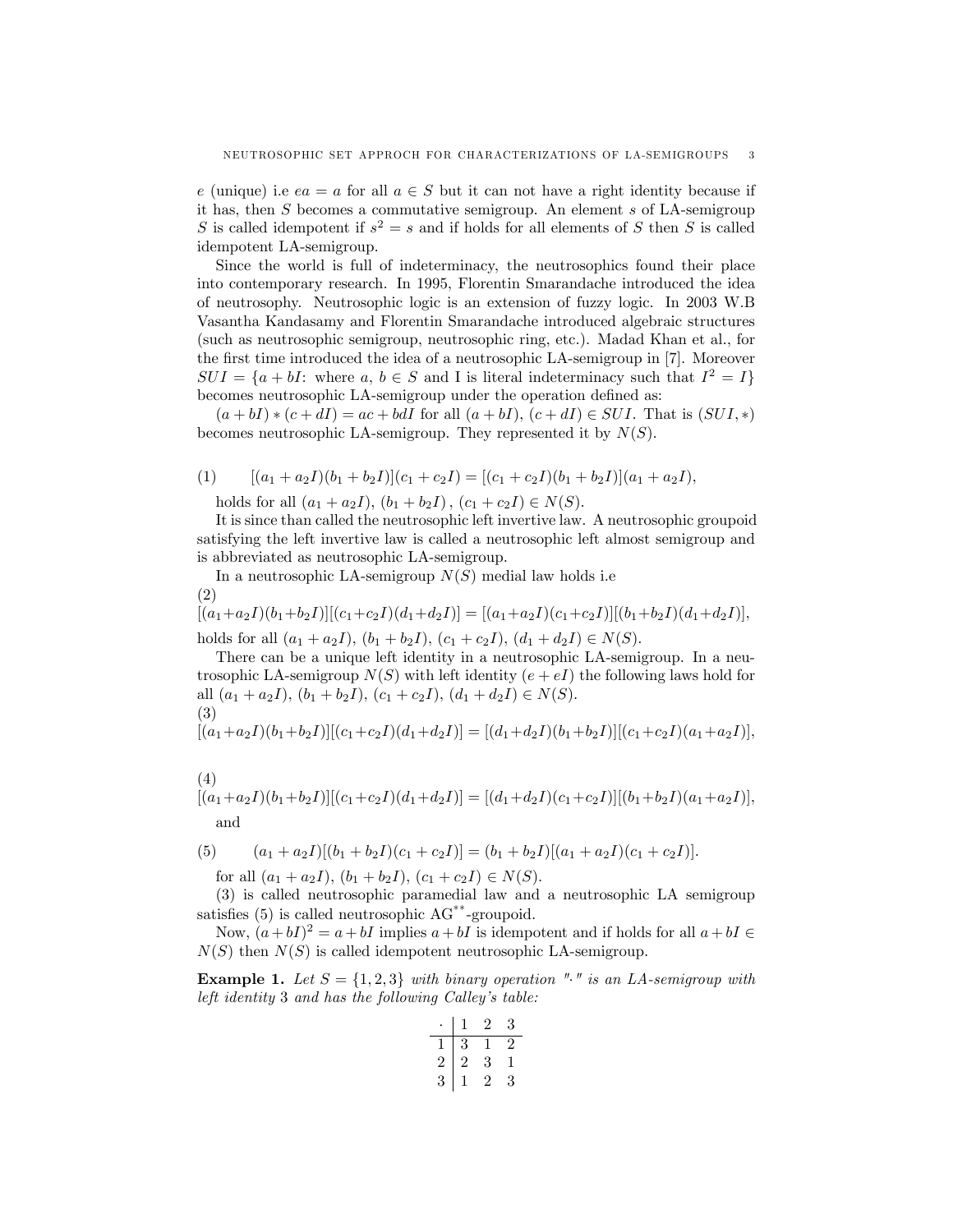then  $N(S) = \{1 + 1I, 1 + 2I, 1 + 3I, 2 + 1I, 2 + 2I, 2 + 3I, 3 + 1I, 3 + 2I, 3 + 3I\}$ is an example of neutrosophic LA-semigroup under the operation  $"*"$  and has the following Callay's table:

|  |  |  | * $1+1I$ 1 + 2 <i>I</i> 1 + 3 <i>I</i> 2 + 1 <i>I</i> 2 + 2 <i>I</i> 2 + 3 <i>I</i> 3 + 1 <i>I</i> 3 + 2 <i>I</i> 3 + 3 <i>I</i> |  |
|--|--|--|----------------------------------------------------------------------------------------------------------------------------------|--|
|  |  |  | $1+1I$ $3+3I$ $3+1I$ $3+2I$ $1+3I$ $1+1I$ $1+2I$ $2+3I$ $2+1I$ $2+2I$                                                            |  |
|  |  |  | $1+2I$ $3+2I$ $3+3I$ $3+1I$ $1+2I$ $1+3I$ $1+1I$ $2+2I$ $2+3I$ $2+1I$                                                            |  |
|  |  |  | $1+3I$ $3+1I$ $3+2I$ $3+3I$ $1+1I$ $1+2I$ $1+3I$ $2+1I$ $2+2I$ $2+3I$                                                            |  |
|  |  |  | $2+11$ $2+31$ $2+11$ $2+21$ $3+31$ $3+11$ $3+21$ $1+31$ $1+11$ $1+21$                                                            |  |
|  |  |  | $2+2I$ $2+2I$ $2+3I$ $2+1I$ $3+2I$ $3+3I$ $3+1I$ $1+2I$ $1+3I$ $1+1I$                                                            |  |
|  |  |  | $2+3I$ $2+1I$ $2+2I$ $2+3I$ $3+1I$ $3+2I$ $3+3I$ $1+1I$ $1+2I$ $1+3I$                                                            |  |
|  |  |  | $3+1I$ $1+3I$ $1+1I$ $1+2I$ $2+3I$ $2+1I$ $2+2I$ $3+3I$ $3+1I$ $3+2I$                                                            |  |
|  |  |  | $3+2I$ $1+2I$ $1+3I$ $1+1I$ $2+2I$ $2+3I$ $2+1I$ $3+2I$ $3+3I$ $3+1I$                                                            |  |
|  |  |  | $3+3I$ $1+1I$ $1+2I$ $1+3I$ $2+1I$ $2+2I$ $2+3I$ $3+1I$ $3+2I$ $3+3I$                                                            |  |

It is important to note that if  $N(S)$  contains left identity  $3+3I$  then  $(N(S))^2$  =  $N(S)$ .

**Lemma 1.** If a neutrosophic LA-semigroup  $N(S)$  contains left identity  $e+Ie$  then the following conditions hold.

(i)  $N(S)N(L) = N(L)$  for every neutrosophic left ideal  $N(L)$  of  $N(S)$ .

(ii)  $N(R)N(S) = N(R)$  for every neutrosophic right ideal  $N(R)$  of  $N(S)$ 

*Proof.* (i) Let  $N(L)$  be the neutrosophic left ideal of  $N(S)$  implies that  $N(S)$   $N(L) \subseteq$  $N(L)$ . Let  $a + bI \in N(L)$  and since  $a + bI = (e + eI) (a + bI) \in N(S) N(L)$  which implies that  $N(L) \subseteq N(S) N(L)$ . Thus  $N(L) = N(S) N(L)$ .

(ii) Let  $N(R)$  be the neutrosophic right ideal of  $N(S)$ . Then  $N(R)N(S) \subseteq N(R)$ . Now, let  $a + bI \in N(R)$ . Then

$$
a + bI = (e + eI)(a + bI)
$$
  
= [(e + eI) (e + eI)] (a + bI).  
= [(a + bI) (e + eI)] (e + eI)  

$$
\in (N(R)N(S))N(S)
$$
  

$$
\subseteq N(R)N(S).
$$

Thus  $N(R) \subseteq N(R)N(S)$ . Hence  $N(R)N(S) = N(R)$ .

A subset  $N(Q)$  of an neutrosophic LA-semigroup is called neutrosophic quasiideal if  $N(Q)N(S)\cap N(S)N(Q) \subseteq N(Q)$ . A subset  $N(I)$  of an LA-semigroup  $N(S)$ is called idempotent if  $(N(I))^2 = N(I)$ .

**Lemma 2.** The intersection of a neutrosophic left ideal  $N(L)$  and a neutrosophic right ideal  $N(R)$  of a neutrosophic LA-semigroup  $N(S)$  is a neutrosophic quasi-ideal of  $N(S)$ .

*Proof.* Let  $N(L)$  and  $N(R)$  be the neutrosophic left and right ideals of neutrosophic LA-semigroup  $N(S)$  resp.

Since  $N(L) \cap N(R) \subseteq N(R)$  and  $N(L) \cap N(R) \subseteq N(L)$  and  $N(S) N(L) \subseteq$  $N(L)$  and  $N(R)N(S) \subseteq N(R)$ . Thus

$$
(N(L) \cap N(R)) N(S) \cap N(S) (N(L) \cap N(R)) \subseteq N(R) N(S) \cap N(S) N(L)
$$
  
\n
$$
\subseteq N(R) \cap N(L)
$$
  
\n
$$
= N(L) \cap N(R).
$$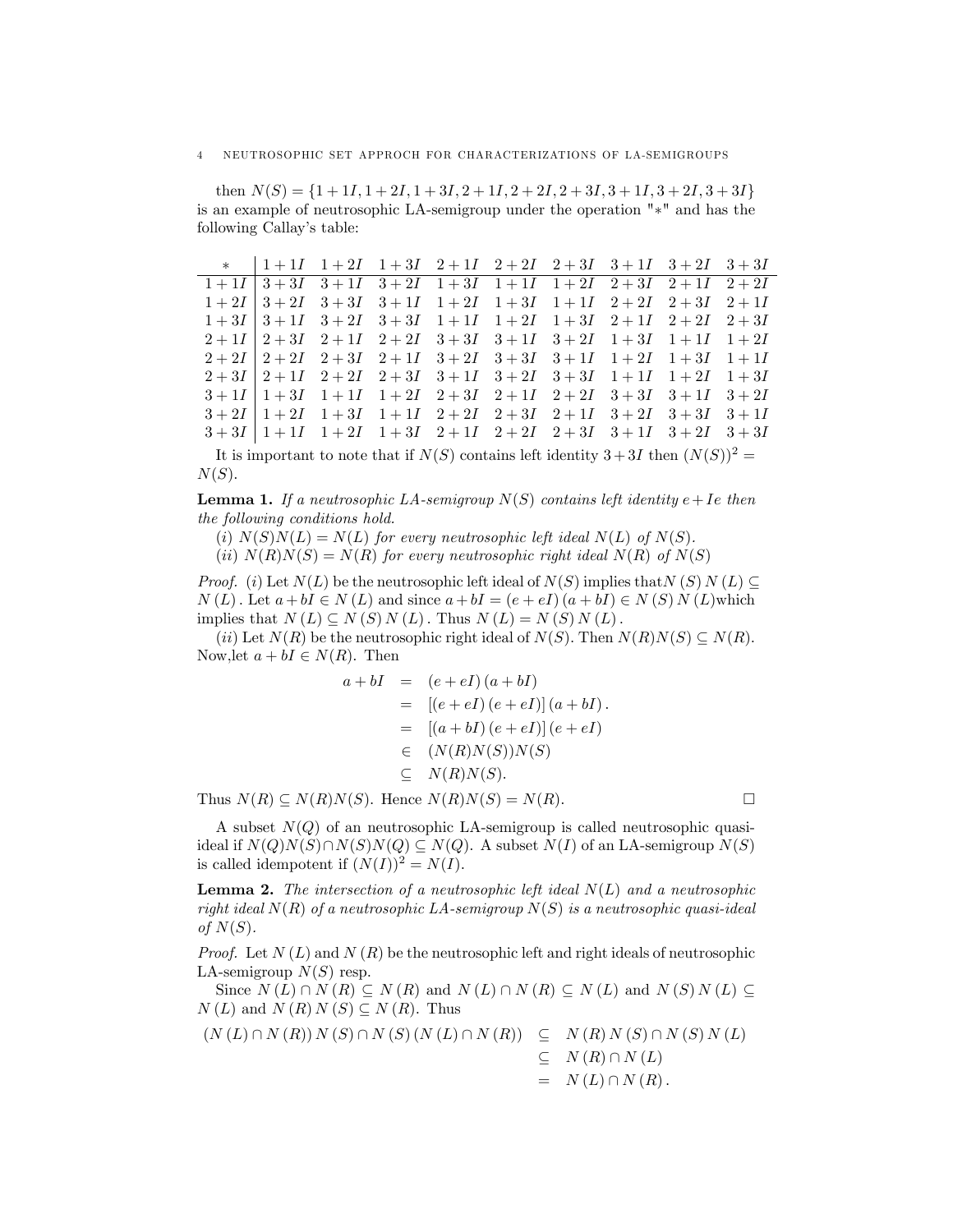Hence,  $N(L) \cap N(R)$  is a neutrosophic quasi-ideal of  $N(S)$ .

A subset(neutrosophic LA-subsemigroup)  $N(B)$  of a neutrosophic LA-semigroup  $N(S)$  is called neutrosophic generalized bi-ideal(neutosophic bi-ideal) of  $N(S)$  if  $(N(B)N(S))N(B) \subseteq N(B).$ 

**Lemma 3.** If  $N(B)$  is a neutrosophic bi-ideal of a neutrosophic LA-semigroup  $N(S)$  with left identity  $e+eI$ , then  $((x_1+Iy_1)N(B))(x_2+Iy_2)$  is also a neutrosophic bi-ideal of  $N(S)$ , for any  $x_1 + Iy_1$  and  $x_2 + Iy_2$  in  $N(S)$ .

*Proof.* Let  $N(B)$  be a neutrosophic bi-ideal of  $N(S)$ , now using (1), (2), (3) and  $(4)$ , we get

$$
\begin{aligned}\n&\left[\left\{\{(x_1 + y_1I) N(B)\}(x_2 + y_2I)\right\} N(S)\right]\left[\{(x_1 + y_1I) N(B)\}(x_2 + y_2I)\right] \\
&= \left[\{N(S)(x_2 + y_2I)\}(x_1 + y_1I) N(B)\}\right]\left[\{(x_1 + y_1I) N(B)\}(x_2 + y_2I)\right] \\
&= \left[\{\{(x_1 + y_1I) N(B)\}(x_2 + y_2I)\}\{(x_1 + y_1I) N(B)\}\right]\left[N(S)(x_2 + y_2I)\right] \\
&= \left[\{\{(x_1 + y_1I) N(B)\}(x_1 + y_1I)\}\{N(S)\}\right]\left[\{(x_2 + y_2I) N(B)\}(x_2 + y_2I)\right] \\
&= \left[\{N(S)(x_1 + y_1I)\}\{(x_1 + y_1I) N(S)\}\right]\left[\{(x_2 + y_2I) N(B)\}(x_2 + y_2I)\right] \\
&= \left[\{N(S)(x_1 + y_1I)\}\{(x_1 + y_1I) N(S)\}\right]\left[\{(x_2 + y_2I) N(B)\}(x_2 + y_2I)\right] \\
&= \left[\{N(B)(x_1 + y_1I)\}\{(x_2 + y_2I) N(B)\}\right]\left[\{(x_1 + y_1I) N(S)\}(x_2 + y_2I)\right] \\
&\subseteq \left[\{N(B)(x_1 + y_1I)\}\{x_2 + y_2I) N(B)\}\right]\left[(x_1 + y_1I) N(S)\}(x_2 + y_2I)\right] \\
&= \left[\{N(B)(x_1 + y_1I)\}\{x_2 + y_2I) N(B)\}\right]\left[(x_1 + y_1I) N(S)\right] \\
&= \left[\{N(B)(x_1 + y_1I)\}\{x_2 + y_2I) N(B)\}\left[N(S)\right] \\
&= \left[\{(x \in \{eI\}(x_1 + y_1I)\} N(B)\}\right]\left[N(S) N(B)\}\right]\left[(x_2 + y_2I) N(B)\right]\right] \\
&= \left[\{(e + eI)(x_1 + y_1I)\} N(B)\left[\{N(S) N(B)\}\right]\left[(x_2 + y_2I)\right] \\
&= \left[\{N(B) N(S)\}\left\{(x_2 + y_2I)(e + eI)\}\right][N(B)(x_1 + y_1I)\
$$

A subset  $N(I)$  of a neutrosophic LA-semigroup  $N(S)$  is called a neutrosophic interior ideal if  $(N(S)N(I))N(S) \subseteq N(I)$ .

A subset  $N(M)$  of a neutrosophic LA-semigroup  $N(S)$  is called a neutrosophic minimal left (right, two sided, interior, quasi- or bi-) ideal if it does not contains any other neutrosophic left (right, two sided, interior, quasi- or bi-) ideal of  $N(S)$ other than itself.

**Lemma 4.** If  $N(M)$  is a minimal bi-ideal of  $N(S)$  with left identity and  $N(B)$  is any arbitrary neutrosophic bi-ideal of  $N(S)$ , then  $N(M) = ((x_1 + Iy_1)N(B))(x_2 + Iy_2)$ Iy<sub>2</sub>), for every  $(x_1 + y_1 I)$ ,  $(x_1 + y_2 I) \in N(M)$ .

 $\Box$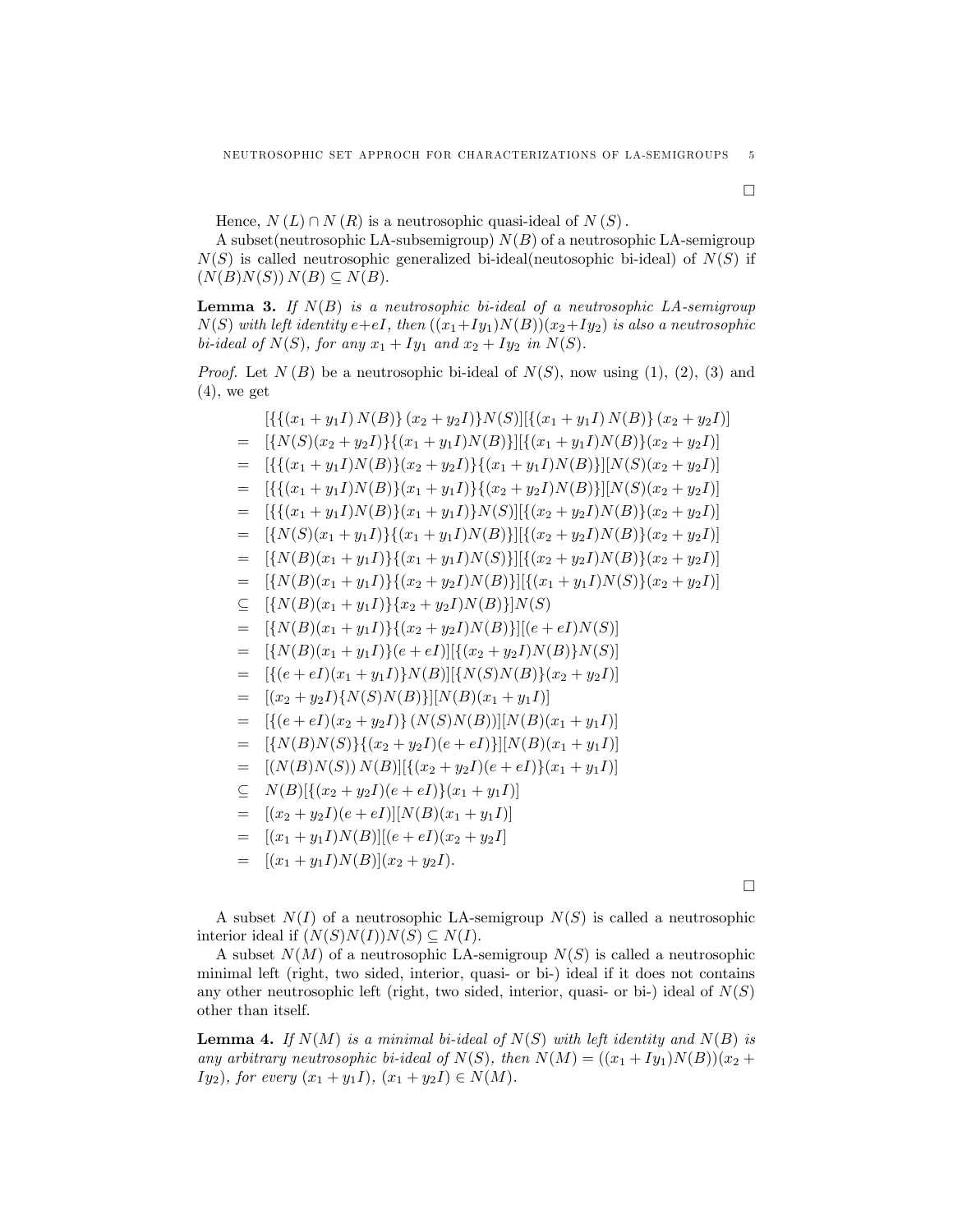*Proof.* Let  $N(M)$  be a neutrosophic minimal bi-ideal and  $N(B)$  be any neutrosophic bi-ideal of  $N(S)$ , then by Lemma ??,  $[(x_1 + y_1 I)N(B)](x_2 + y_2 I)$  is a neutrosophic bi-ideal of  $N(S)$  for every  $(x_1+y_1I), (x_2+y_2I) \in N(S)$ . Let  $(x_1+y_1I), (x_2+y_2I) \in$  $N(M)$ , we have

$$
[(x_1 + y_1I)N(B)](x_2 + y_2I) \subseteq [N(M)N(B)]N(M)
$$
  

$$
\subseteq [N(M)N(S)]N(M)
$$
  

$$
\subseteq N(M).
$$

But  $N(M)$  is a neutrosophic minimal bi-ideal, so  $[(x_1 + y_1I)N(B)](x_2+y_2I)$  $N(M)$ .

**Lemma 5.** In a neutrosophic LA-semigroup  $N(S)$  with left identity, every idempotent neutrosophic quasi-ideal is a neutrosophic bi-ideal of  $N(S)$ .

*Proof.* Let  $N(Q)$  be an idempotent neutrosophic quasi-ideal of  $N(S)$ , then clearly  $N(Q)$  is a neutrosophic LA-subsemigroup too.

$$
(N(Q) N(S)) N(Q) \subseteq (N(Q) N(S)) N(S)
$$
  
\n
$$
= (N(S)N(S)) N(Q)
$$
  
\n
$$
= N(S)N(Q), \text{ and}
$$
  
\n
$$
(N(Q)N(S)) N(Q) \subseteq (N(S)N(S)) N(Q)
$$
  
\n
$$
= (N(S)N(S)) (N(Q)N(Q))
$$
  
\n
$$
= (N(Q)N(Q)) (N(S)N(S))
$$
  
\n
$$
= N(Q)N(S).
$$

Thus  $(N(Q)N(S))N(Q) \subseteq (N(Q)N(S)) \cap (N(S)N(Q)) \subseteq N(Q)$ . Hence,  $N(Q)$  is a neutrosophic bi-ideal of  $N(S)$ .

**Lemma 6.** If  $N(A)$  is an idempotent neutrosophic quasi-ideal of a neutrosophic LA-semigroup  $N(S)$  with left identity  $e + eI$ , then  $N(A)N(B)$  is a neutrosophic bi-ideal of  $N(S)$ , where  $N(B)$  is any neutrosophic subset of  $N(S)$ .

*Proof.* Let  $N(A)$  be the neutrosophic quasi-ideal of  $N(S)$  and  $N(B)$  be any subset of  $N(S)$ .

$$
((N(A)N(B)) N(S))(N(A)N(B)) = ((N(S)N(B)) N(A))(N(A)N(B))
$$
  
\n
$$
\subseteq ((N(S)N(S)) N(A))(N(A)N(B))
$$
  
\n
$$
= (N(S)N(A))(N(A)N(B))
$$
  
\n
$$
= (N(B)N(A))(N(A)N(S))
$$
  
\n
$$
= ((N(A)N(S)) N(A)) N(B)
$$
  
\n
$$
\subseteq N(A)N(B)
$$

Hence  $N(A)N(B)$  is neutrosophic bi-ideal of  $N(S)$ .

**Lemma 7.** If  $N(L)$  is a neutrosophic left ideal and  $N(R)$  is a neutrosophic right ideal of a neutrosophic LA-semigroup  $N(S)$  with left identity  $e + eI$  then  $N(L) \cup$  $N(L)N(S)$  and  $N(R) \cup N(S)N(R)$  are neutrosophic two sided ideals of  $N(S)$ .

*Proof.* Let  $N(R)$  be a neutrosophic right ideal of  $N(S)$  then by using (3) and (4), we have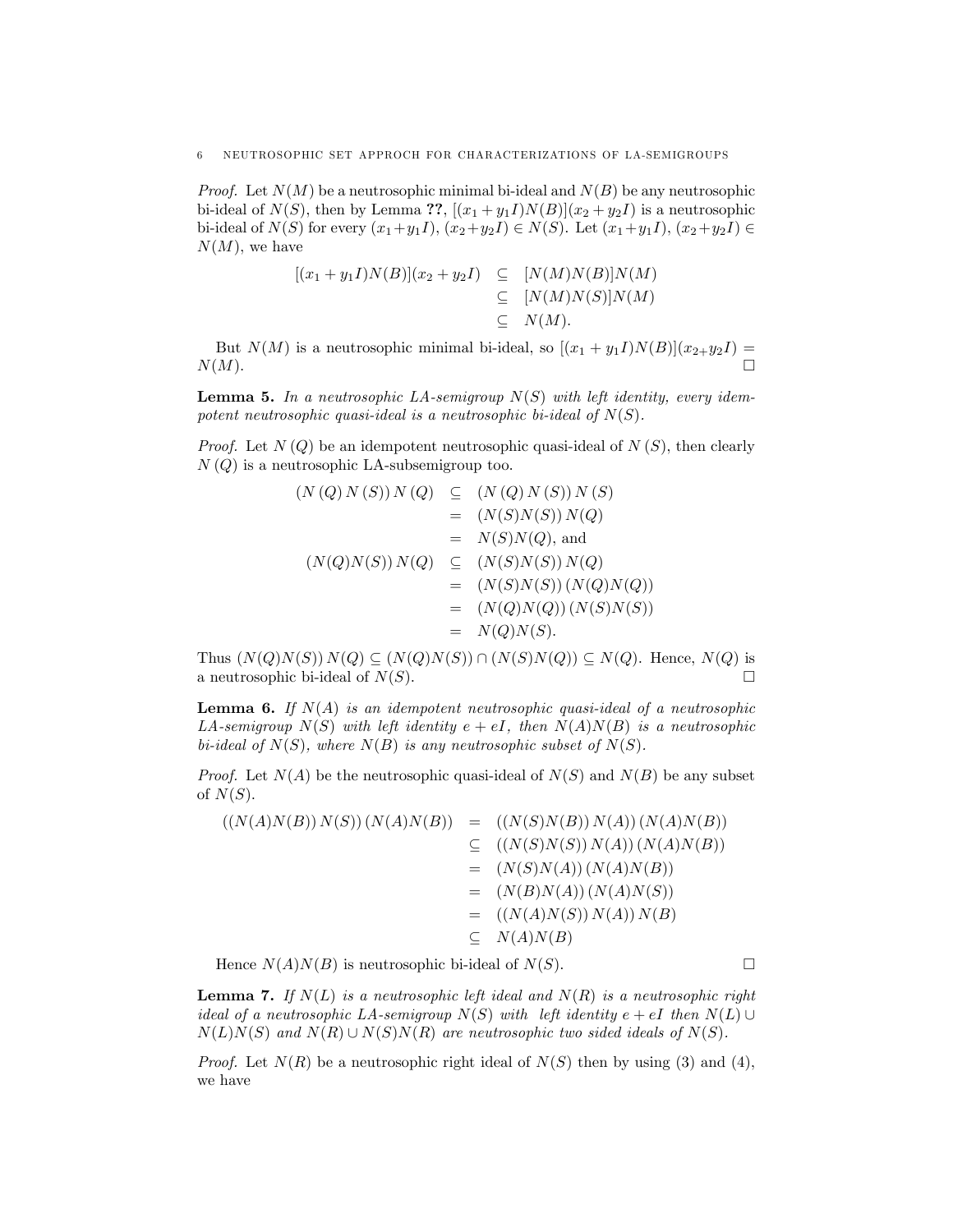$$
[N (R) \cup N(S)N(R)]N(S) = N(R)N(S) \cup [N (S)N(R)]N(S)
$$
  
\n
$$
\subseteq N(R) \cup [N (S)N(R)][N (S)N(S)]
$$
  
\n
$$
= N(R) \cup [N (S)N(S)][N(R)N(S)]
$$
  
\n
$$
= N(R) \cup N(S)[N (R)N(S)]
$$
  
\n
$$
= N(R) \cup N(R)[N (S)N(S)]
$$
  
\n
$$
= N(R) \cup N(R)N(S)
$$
  
\n
$$
= N(R) \subseteq N (R) \cup N(S)N(R).
$$

and

$$
N(S)[N(R) \cup N(S)N(R)] = N(S)N(R) \cup N(S)[N(S)N(R)]
$$
  
\n
$$
= N(S)N(R) \cup [N(S)N(S)][N(S)N(R)]
$$
  
\n
$$
= N(S)N(R) \cup [N(R)N(S)][N(S)N(S)]
$$
  
\n
$$
\subseteq N(S)N(R) \cup N(R)[N(S)N(S)]
$$
  
\n
$$
= N(S)N(R) \cup N(R)N(S)
$$
  
\n
$$
\subseteq N(S)N(R) \cup N(R)
$$
  
\n
$$
= N(R) \cup N(S)N(R).
$$

Hence  $[N(R) \cup N(S)N(R)]$  is a neutrosophic two sided ideal of  $N(S)$ . Similarly we can show that  $[N(L) \cup N(S)N(L)]$  is a neutrosophic two-sided ideal of  $N(S)$ .  $\Box$ 

**Lemma 8.** A subset  $N(I)$  of a neutrosophic LA-semigroup  $N(S)$  with left identity  $e+eI$  is a neutrosophic right ideal of  $N(S)$  if and only if it is a neutrosophic interior ideal of  $N(S)$ .

*Proof.* Let  $N(I)$  be a neutrosophic right ideal of  $N(S)$ 

$$
N(S)N(I) = [N(S)N(S)]N(I)
$$
  
= [N(I)N(S)]N(S)  

$$
\subseteq N(I)N(S)
$$
  

$$
\subseteq N(I).
$$

So  $N(I)$  is a neutrosophic two-sided ideal of  $N(S)$ , so is a neutrosophic interior ideal of  $N(S)$ .

Conversely, assume that  $N(I)$  is a neutrosophic interior ideal of  $N(S)$ , then by using  $(4)$  and  $(3)$ , we have

$$
N(I)N(S) = N(I)[N(S)N(S)]
$$
  
\n
$$
= N(S)[N(I)N(S)]
$$
  
\n
$$
= [N(S)N(S)][N(I)N(S)]
$$
  
\n
$$
= [N(S)N(I)][N(S)N(S)]
$$
  
\n
$$
= [N(S)N(I)]N(S)
$$
  
\n
$$
\subseteq N(I).
$$

 $\Box$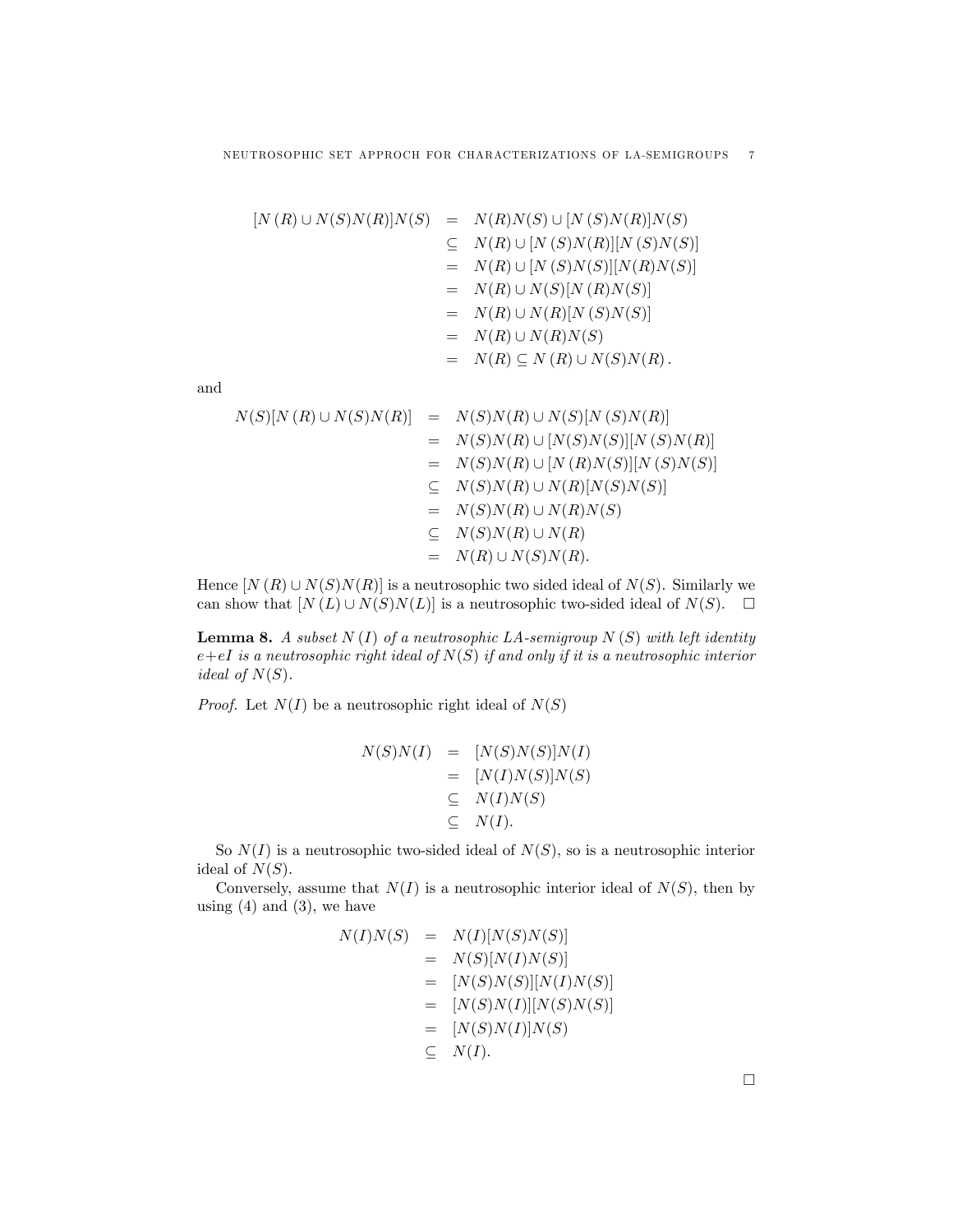If  $N(A)$  and  $N(M)$  are neutrosophic two-sided ideals of a neutrosophic LAsemigroup  $N(S)$ , such that  $(N(A))^2 \subset N(M)$  implies  $N(A) \subset N(M)$ , then  $N(M)$ is called neutrosophic semiprime:

**Theorem 1.** In a neutrosophic LA-semigroup  $N(S)$  with left identity  $e + eI$ , the following conditions are equivalent.

(i) If  $N(A)$  and  $N(M)$  are neutrosophic two-sided ideals of  $N(S)$ , then  $(N(A))^2 \subset$  $N(M)$  implies  $N(A) \subseteq N(M)$ .

(ii) If  $N(R)$  is a neutrosophic right ideal of  $N(S)$  and  $N(M)$  is a neutrosophic two-sided ideal of  $N(S)$  then  $(N(R))^2 \subseteq N(M)$  implies  $N(R) \subseteq N(M)$ .

(iii) If  $N(L)$  is a neutrosophic left ideal of  $N(S)$  and  $N(M)$  is a neutrosophic two-sided ideal of  $N(S)$  then $(N(L))^2 \subseteq N(M)$  implies  $N(L) \subseteq N(M)$ .

Proof.  $(i) \Rightarrow (iii)$ 

Let  $N(L)$  be a left ideal of  $N(S)$  and  $[N(L)]^2 \subseteq N(M)$ , then by Lemma 7,  $N(L)\cup$  $N(L)N(S)$  is a neutrosophic two sided ideal of  $N(S)$ , therefore by assumption (i), we have  $[N(L) \cup N(L)N(S)]^2 \subseteq N(M)$  which implies  $[N(L) \cup N(L)N(S)] \subseteq$  $N(M)$  which further implies that  $N(L) \subseteq N(M)$ .

 $(iii) \Rightarrow (ii)$  and  $(ii) \Rightarrow (i)$  are obvious.

$$
\qquad \qquad \Box
$$

**Theorem 2.** A neutrosophic ideal  $N(M)$  of an LA-semigroup  $N(S)$  with left identity  $e + eI$  is neutrosophic semiprime if and only if  $(a_1 + b_1I)^2 \in N(M)$  implies  $a_1 + b_1 I \in N(M)$ .

*Proof.* Let  $N(M)$  be a neutrosophic semiprime left ideal of  $N(S)$  and  $(a_1 + b_1 I)^2 \in$  $N(M)$ . Since  $N(S)(a_1 + b_1 I)^2$  is a neutrosophic left ideal of  $N(S)$  containing  $(a_1 + Ib_1)^2$ , also  $(a_1 + b_1I)^2 \in N(M)$ , therefore we have  $(a_1 + b_1I)^2 \in N(S)(a_1 + b_1I)^2$  $(b_1I)^2 \subseteq N(M)$ . But by using (2), we have

$$
N(S)[a_1 + b_1 I]^2 = N(S)[(a_1 + b_1 I)(a_1 + b_1 I)].
$$
  
= 
$$
[N(S)N(S)][(a_1 + b_1 I)(a_1 + b_1 I)]
$$
  
= 
$$
[N(S)(a_1 + b_1 I)][N(S)(a_1 + b_1 I)]
$$
  
= 
$$
[N(S)(a_1 + b_1 I)]^2.
$$

Therefore  $[N(S)(a_1+b_1I)]^2 \subseteq N(M)$ , but  $N(M)$  is neutrosophic semiprime ideal so  $N(S)(a_1 + b_1 I) \subseteq N(M)$ . Since  $(a_1 + b_1 I) \in N(S)(a_1 + b_1 I)$ , therefore  $(a_1 + b_1 I) \in$  $N(M)$ .

Conversely, assume that  $N(I)$  is an ideal of  $N(S)$  and let  $(N(I))^2 \subseteq N(M)$  and  $(a_1 + b_1 I) \in N(I)$ 

implies that  $(a_1+b_1I)^2 \in (N(I))^2$ , which implies that  $(a_1+b_1I)^2 \in N(M)$  which further implies

that  $(a_1 + b_1 I) \in N(M)$ . Therefore  $(N(I))^2 \subset N(M)$  implies  $N(I) \subset N(M)$ . Hence  $N(M)$  is a

neutrosophic semiprime ideal.

A neutrosophic LA-semigroup  $N(S)$  is called neutrosophic left (right) quasiregular if every neutrosophic left (right) ideal of  $N(S)$  is idempotent.

**Theorem 3.** A neutrosophic LA-semigroup  $N(S)$  with left identity is neutrosophic left quasi-regular if and only if  $a + bI \in [N(S)(a + bI)][N(S)(a + bI)].$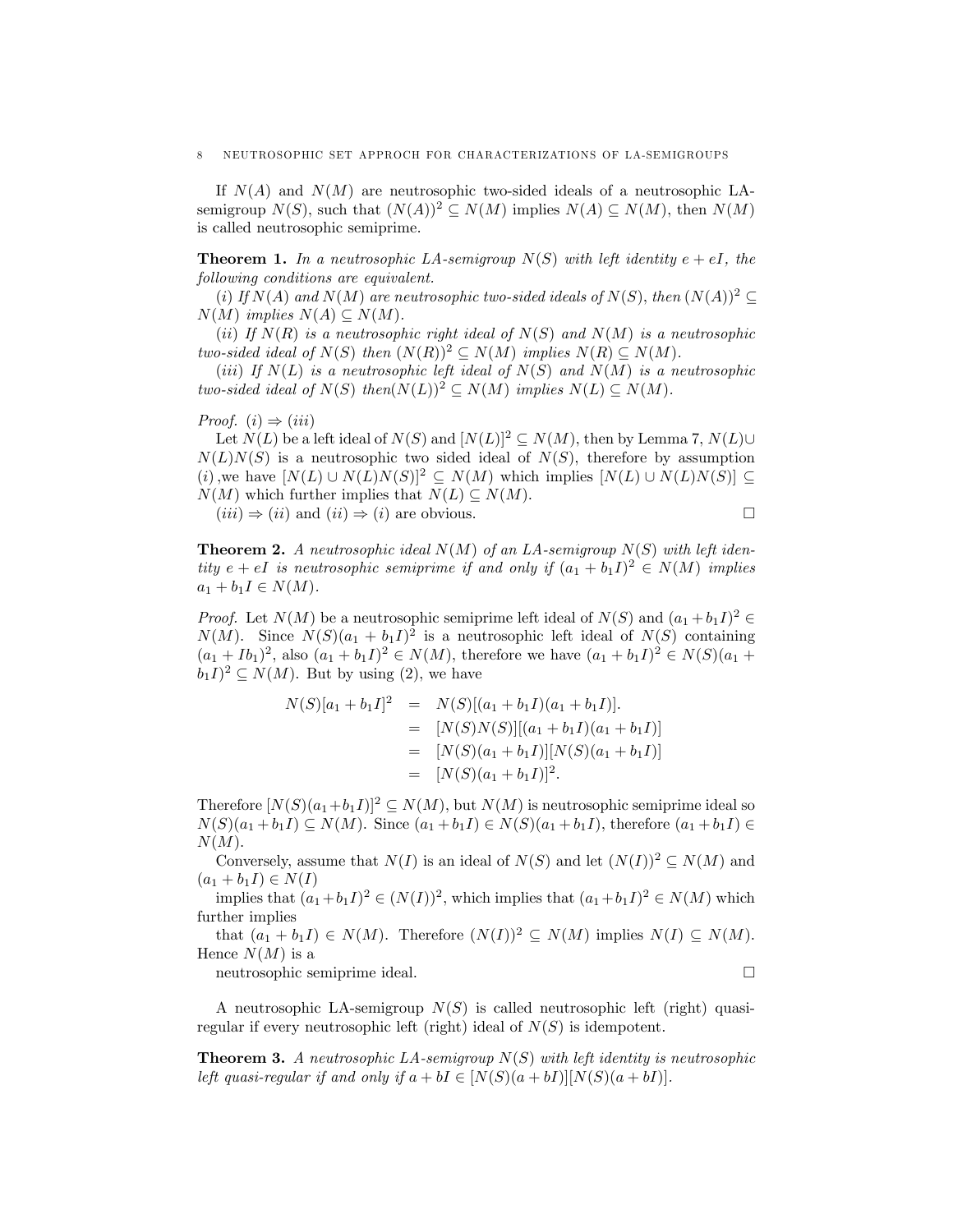*Proof.* Let  $N(L)$  be any left ideal of  $N(S)$  and  $a+bI \in [N(S)(a+bI)][N(S)(a+bI)].$ Now for each  $l_1 + l_2 I \in N(L)$ , we have

$$
l_1 + l_2I \in [N(S)(l_1 + l_2I)][N(S)(l_1 + l_2I)]
$$
  
\n
$$
\subseteq [N(S)N(L)][N(S)N(L)]
$$
  
\n
$$
\subseteq N(L)N(L) = (N(L))^2.
$$

Therefore,  $N(L) = (N(L))^2$ .

Conversely, assume that  $N(A) = (N(A))^2$  for every neutrosophic left ideal  $N(A)$ of  $N(S)$ . Since  $N(S)(a + bI)$  is a neutrosophic left ideal of  $N(S)$ . So,

 $a + bI \in N(S)(a + bI) = [N(S)(a + bI)][N(S)(a + bI)].$ 

**Theorem 4.** The subset  $N(I)$  of a neutrosophic left quasi-regular LA-semigroup  $N(S)$  is a neutrosophic left ideal of  $N(S)$  if and only if it is a neutrosophic right *ideal of*  $N(S)$ .

*Proof.* Let  $N(L)$  be a neutrosophic left ideal of  $N(S)$  and  $s_1 + s_2 I \in N(S)$  therefore by Theorem 3 and

(1), we have

$$
(l_1 + l_2I)(s_1 + s_2I) = [ {(x_1 + x_2I)(l_1 + l_2I)}{(y_1 + y_2I)(l_1 + l_2I)}](s_1 + s_2I)
$$
  
\n
$$
= [ {(s_1 + s_2I)}{(y_1 + y_2I)(l_1 + l_2I)}] [(x_1 + x_2I)(l_1 + l_2I)]
$$
  
\n
$$
\in [ {N(S){N(S)N(L)}}] [ N(S)N(L)]
$$
  
\n
$$
= [ N(S)N(L)][ N(S)N(L)]
$$
  
\n
$$
\subseteq N(L)N(L) = N(L).
$$

Conversely, assume that  $N(I)$  is a neutrosophic right ideal of  $N(S)$ , as  $N(S)$  is itself a neytrosophic left ideal and by assumption  $N(S)$  is idempotent, therefore by using  $(2)$ , we have

$$
N(S)N(I) = [N(S)N(S)]N(I)
$$
  
= [N(I)N(S)]N(S)  

$$
\subseteq N(I)N(S) \subseteq N(I).
$$

implies  $N(I)$  is neutrosophic left bideal too.

**Lemma 9.** The intersection of any number of neutrosophic quasi-ideals of  $N(S)$ is either empty or quasi-ideal of  $N(S)$ .

*Proof.* Let  $N(Q_1)$  and  $N(Q_2)$  be two netrosophic quasi ideals of neutrosophic LAsemigroup  $N(S)$ . If  $N(Q_1)$  and  $N(Q_2)$  are distinct then their intersection must be empty but if not then

$$
N(S)[N(Q_1) \cap N(Q_2)] \cap [N(Q_1) \cap N(Q_2)]N(S)
$$
  
= 
$$
[N(S)N(Q_1) \cap N(S)N(Q_2)] \cap [N(Q_1)N(S) \cap N(Q_2)N(S)]
$$
  
= 
$$
[N(S)N(Q_1) \cap N(Q_1)N(S)] \cap [N(S)N(Q_2) \cap N(Q_2)N(S)]
$$
  

$$
\subseteq N(Q_1) \cap N(Q_2).
$$

Therefore  $N(Q_1) \cap N(Q_2)$  is a neutrosophic quasi-ideal.

Now, generalizing the result and let  $N(Q_1), N(Q_2), ..., N(Q_n)$  be the n-number of neutrosophic quasi ideals of neutrosophic quasi-ideals of  $N(S)$  and assume that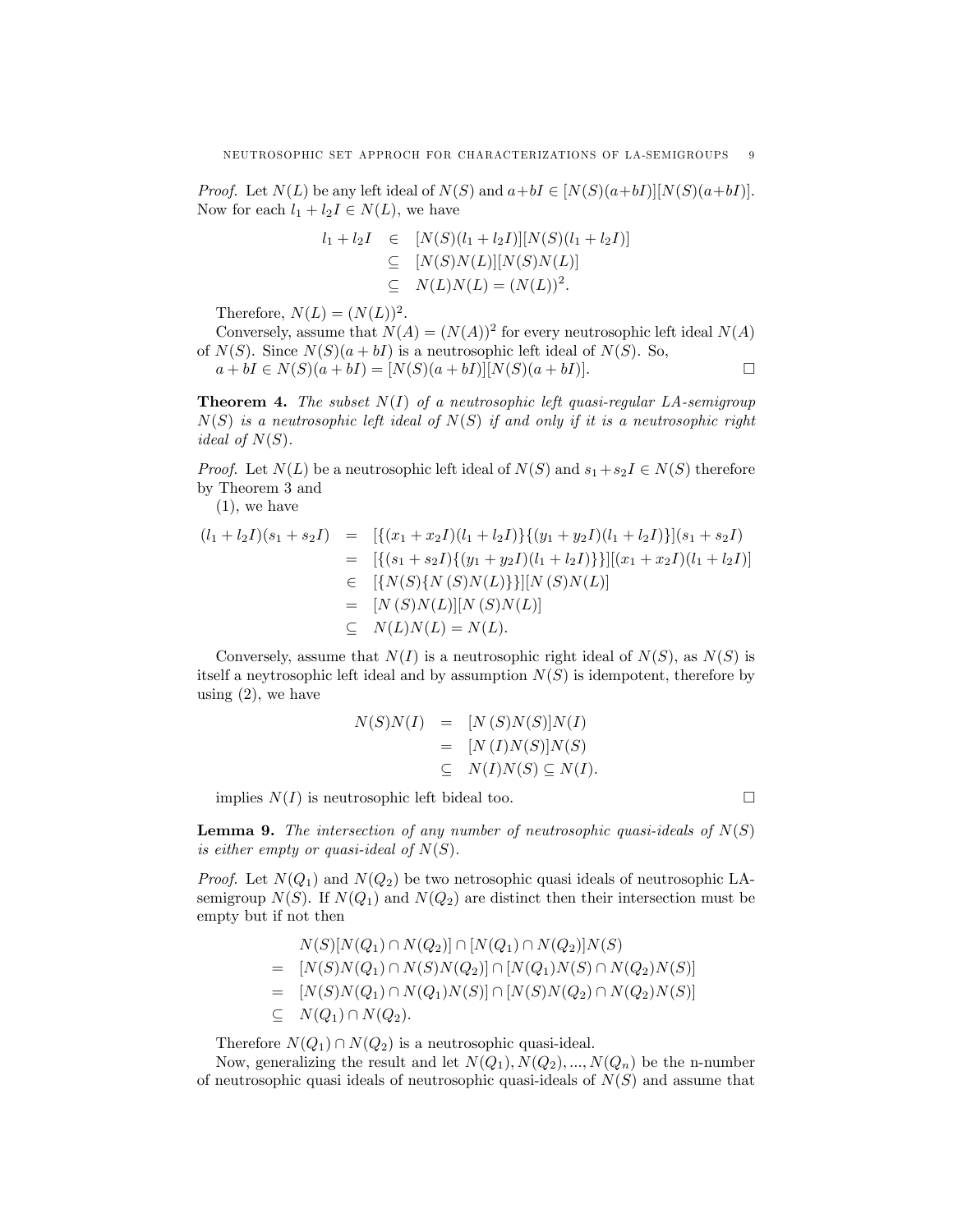their intersection is not empty then

$$
N(S)[N(Q_1) \cap N(Q_2) \cap ... \cap N(Q_n)] \cap [N(Q_1) \cap N(Q_2) \cap ... \cap N(Q_n)]N(S)
$$
  
= 
$$
[N(S)N(Q_1) \cap N(S) N(Q_2) \cap ... \cap N(S) N(Q_n)] \cap
$$
  

$$
[N(Q_1)N(S) \cap N(Q_2)N(S) \cap ... \cap N(Q_n)N(S)]
$$
  
= 
$$
[N(S)N(Q_1) \cap N(Q_1)N(S)] \cap [N(S) N(Q_2) \cap
$$
  

$$
N(Q_2)N(S)]...[N(S) N(Q_n) \cap N(Q_n)N(S)]
$$
  

$$
\subseteq N(Q_1) \cap N(Q_2) \cap ... \cap N(Q_n).
$$

Hence  $N(Q_1) \cap N(Q_2) \cap ... \cap N(Q_n)$  is a neuteosophic quasi-ideal. Therefore, the intersection of any number of neutrosophic quasi-ideals of  $N(S)$ is either empty or quasi-ideal of  $N(S)$ .

An element  $a+bI$  of a neutrosophic LA-semigroup  $N(S)$  is called regular if there exists  $x + yI \in N(S)$  such that  $a + bI = [(a + bI)(x + yI)](a + bI)$ , and  $N(S)$  is called neutrosophic regular LA-semigroup if every element of  $N(S)$  is regular.

**Example 2.** Let  $S = \{1,2,3\}$  with binary operation "." given in the following Callay's table, is a regular LA-semigroup with left identity 4

|               |                | $\overline{2}$ | 3              |                |
|---------------|----------------|----------------|----------------|----------------|
|               | 3              |                |                | $\overline{2}$ |
| $\frac{1}{2}$ | $\overline{2}$ | $\frac{1}{3}$  | 4              | 3              |
|               |                |                | $\overline{2}$ |                |
|               |                | 2              | 3              |                |

then  $N(S) = \{1+1I, 1+2I, 1+3I, 2+1I, 2+2I, 2+3I, 3+1I, 3+2I, 3+3I, 4+$  $1I, 4+2I, 4+3I, 4+4I$  is an example of neutrosophic regular LA-semigroup under the operation  $"*"$  and has the following Callay's table:

| $\ast$ |  |  |  |  |  |  | $1+11$ $1+21$ $1+31$ $1+41$ $2+11$ $2+21$ $2+31$ $2+41$ $3+11$ $3+21$ $3+31$ $3+41$ $4+11$ $4+21$ $4+31$ $4+41$                                                                                |  |
|--------|--|--|--|--|--|--|------------------------------------------------------------------------------------------------------------------------------------------------------------------------------------------------|--|
|        |  |  |  |  |  |  | $1+11/3+31/3+41/3+11/3+21/4+31/4+41/4+11/4+21/1+31/1+41/1+11/1+21/2+31/2+41/2+11/2+21$                                                                                                         |  |
|        |  |  |  |  |  |  | $1+21$ 3 + 21 3 + 11 3 + 41 3 + 31 4 + 21 4 + 11 4 + 41 4 + 31 1 + 21 1 + 11 1 + 41 1 + 31 2 + 21 2 + 11 2 + 41 2 + 31                                                                         |  |
|        |  |  |  |  |  |  | $1+31\overline{)3+41}$ $3+31\overline{)3+21}$ $3+11\overline{)4+41}$ $4+31\overline{)4+21}$ $4+11\overline{)1+41}$ $1+31\overline{)1+21}$ $1+11\overline{)2+41}$ $2+31\overline{)2+21}$ $2+11$ |  |
|        |  |  |  |  |  |  | $1+4I$ 3 + 11 3 + 21 3 + 31 3 + 41 4 + 11 4 + 21 4 + 31 4 + 41 1 + 11 1 + 21 1 + 31 1 + 41 2 + 11 2 + 21 2 + 31 2 + 41                                                                         |  |
|        |  |  |  |  |  |  | $3+11/2+31$ $2+41$ $2+11$ $2+21$ $1+31$ $1+41$ $1+11$ $1+21$ $4+31$ $4+41$ $4+11$ $4+21$ $3+31$ $3+41$ $3+11$ $3+21$                                                                           |  |
|        |  |  |  |  |  |  | $2+21 2+21 2+11 2+41 2+31 1+21 1+11 1+41 1+31 4+21 4+11 4+41 4+31 3+21 3+11 3+41 3+31$                                                                                                         |  |
|        |  |  |  |  |  |  | $2+3I$ $2+4I$ $2+3I$ $2+2I$ $2+1I$ $1+4I$ $1+3I$ $1+2I$ $1+1I$ $4+4I$ $4+3I$ $4+2I$ $4+1I$ $3+4I$ $3+3I$ $3+2I$ $3+1I$                                                                         |  |
|        |  |  |  |  |  |  | $2+4I$ $2+1I$ $2+2I$ $2+3I$ $2+4I$ $1+1I$ $1+2I$ $1+3I$ $1+4I$ $4+1I$ $4+2I$ $4+3I$ $4+4I$ $3+1I$ $3+2I$ $3+3I$ $3+4I$                                                                         |  |
|        |  |  |  |  |  |  | $3+11 4+31 4+41 4+11 4+21 3+31 3+41 3+11 3+21 2+31 2+41 2+11 2+21 1+31 1+41 1+21$                                                                                                              |  |
|        |  |  |  |  |  |  | $3+21 4+21 4+11 4+41 4+31 3+21 3+11 3+41 3+31 2+21 2+11 2+41 2+31 1+21 1+11 1+31$                                                                                                              |  |
|        |  |  |  |  |  |  | $3+31 4+41 4+31 4+21 4+11 3+41 3+31 3+21 3+11 2+41 2+31 2+21 2+11 1+41 1+31 1+21 1+11$                                                                                                         |  |
|        |  |  |  |  |  |  | $3+4l 4+11+21+31+4+41+3+11+3+21+3+31+3+4l+2+11+2+2l+3l+2+3l+1+11+2l+3l+4l$                                                                                                                     |  |
|        |  |  |  |  |  |  | $4+111+31$ $1+41$ $1+11$ $1+21$ $2+31$ $2+41$ $2+11$ $2+21$ $3+31$ $3+41$ $3+11$ $3+21$ $4+31$ $4+41$ $4+11$ $4+21$                                                                            |  |
|        |  |  |  |  |  |  | $4+21$ 1 + 21 1 + 11 1 + 41 1 + 31 2 + 21 2 + 11 2 + 41 2 + 31 3 + 21 3 + 11 3 + 41 3 + 31 4 + 21 4 + 11 4 + 41 4 + 31                                                                         |  |
|        |  |  |  |  |  |  | $4+31 1+41 1+31 1+21 1+11 2+41 2+31 2+21 2+11 3+41 3+31 3+21 3+11 4+41 4+31 4+21 4+11$                                                                                                         |  |
|        |  |  |  |  |  |  | $4+4I 1+1I 1+2I 1+3I 1+4I 2+1I 2+2I 2+3I 2+4I 3+1I 3+2I 3+3I 3+4I 4+1I 4+2I 4+3I 4+4I$                                                                                                         |  |

Clearly  $N(S)$  is a neutrosophic LA-semigroup also  $[(1+1I)(4+4I)](2+3I) \neq$  $(1+1I)[(4+4I)(2+3I)]$ , so  $N(S)$  is non-associative and is regular because  $(1+1I)(4+4I)(2+3I)]$  $1I) = [(1 + 1I)(2 + 2I)](1 + 1I), (2 + 2I) = [(2 + 2I)(3 + 3I)](2 + 2I), (3 + 2I) =$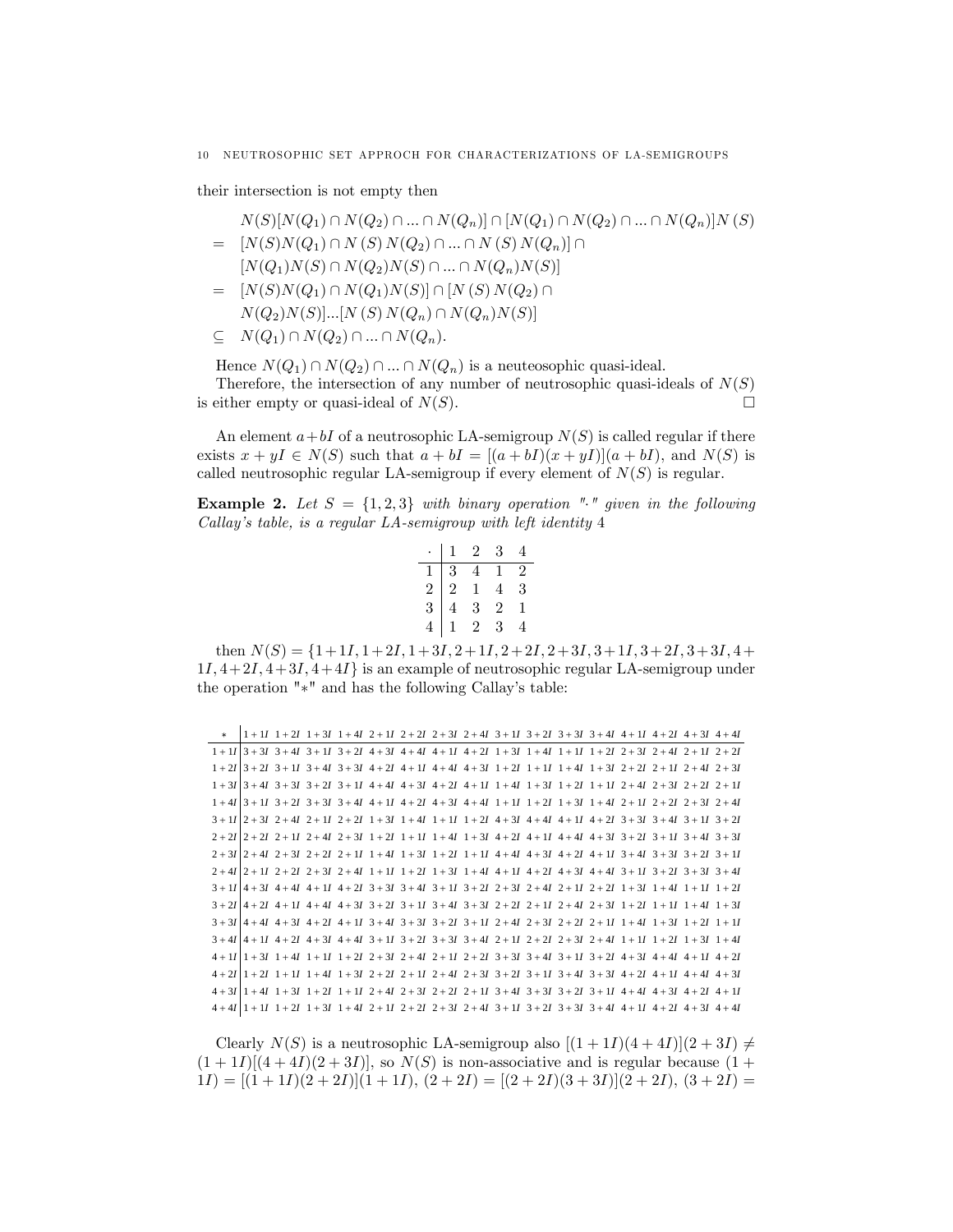$[(3+2I)(1+3I)](3+2I), (4+1I) = [(4+1I)(4+2I)](4+1I), (4+4I) = [(4+1I)(4+2I)](4+1I)$  $4I(4+4I)(4+4I)$  etc.

Note that in a neutrosophic regular LA-semigroup,  $[N(S)]^2 = N(S)$ .

**Lemma 10.** If  $N(A)$  is a neutrosophic bi-ideal(generalized bi-ideal) of a regular neutrosophic LA-semigroup  $N(S)$  then  $[N(A)N(S)]N(A) = N(A)$ .

*Proof.* Let  $N(A)$  be a bi-ideal(generalized bi-ideal) of  $N(S)$ , then  $[N(A)N(S)]N(A) \subseteq$  $N(A)$ .

Let  $a + bI \in N(A)$ , since  $N(S)$  is neutrosophic regular LA-semigroup so there exists an element  $x + yI \in N(S)$  such that  $a + bI = [(a + bI)(x + yI)](a + bI),$ therefore,

 $a + bI = [(a + bI)(x + bI)](a + bI) \in [N(A)N(S)]N(A)$ . This implies that  $(A) \subset [N(A)N(S)]N(A)$ . Hence  $[N(A)N(S)]N(A) = N(A)$ .  $N(A) \subseteq [N(A)N(S)]N(A)$ . Hence  $[N(A)N(S)]N(A) = N(A)$ .

**Lemma 11.** If  $N(A)$  and  $N(B)$  are any neutrosophic ideals of a neutrosophic regular LA-semigroup  $N(S)$ , then  $N(A) \cap N(B) = N(A)N(B)$ .

*Proof.* Assume that  $N(A)$  and  $N(B)$  are any neutrosophic ideals of  $N(S)$  so  $N(A)N(B)$  $\subseteq N(A)N(S) \subseteq N(A)$  and  $N(A)N(B) \subseteq N(S)N(B) \subseteq N(B)$ . This implies that  $N(A)N(B) \subseteq N(A) \cap N(B)$ . Let  $a + bI \in N(A) \cap N(B)$ , then  $a + bI \in N(A)$ and  $a + bI \in N(B)$ . Since  $N(S)$  is a neutrosophic regular AG-groupoid, so there exist  $x + yI$  such that  $a + bI = [(a + bI)(x + yI)](a + bI) \in [N(A)N(S]N(B) \subseteq$  $N(A)N(B)$ , which implies that  $N(A) \cap N(B) \subseteq N(A)N(B)$ . Hence  $N(A)N(B) = N(A) \cap N(B)$ .  $N(A) \cap N(B).$ 

**Lemma 12.** If  $N(A)$  and  $N(B)$  are any neutrosophic ideals of a neutrosophic regular LA-semigroup  $N(S)$ , then  $N(A)N(B) = N(B)N(A)$ .

*Proof.* Let  $N(A)$  and  $N(B)$  be any neutrosophic ideals of a neutrosophic regular LA-semigroup  $N(S)$ . Now, let  $a_1 + a_2I \in N(A)$  and  $b_1 + b_2I \in N(B)$ . Since,  $N(A) \subseteq N(S)$  and  $N(B) \subseteq N(S)$  and  $N(S)$  is a neutrosophic

regular LA-semigroup so there exist  $x_1 + x_2I$ ,  $y_1 + y_2I \in N(S)$  such that  $a_1 +$  $a_2I = [(a_1 + a_2I)(x_1 + x_2I)](a_1 + a_2I)$  and  $b_1 + b_2I = [(b_1 + b_2I)(y_1 + y_2I)](b_1 + b_2I)$  $b_2I$ ).

Now, let  $(a_1 + a_2I)(b_1 + b_2I) \in N(A)N(B)$  but

$$
(a_1 + a_2I)(b_1 + b_2I) = [\{(a_1 + a_2I)(x_1 + x_2I)\}(a_1 + a_2I)]
$$
  
\n
$$
[\{(b_1 + b_2I)(y_1 + y_2I)\}(b_1 + b_2I)]
$$
  
\n
$$
\in [\{N(A)N(S)\}N(A)][\{N(B)N(S)\}N(B)]
$$
  
\n
$$
\subseteq [N(A)N(A)][N(B)N(B)]
$$
  
\n
$$
= [N(B)N(B)][N(A)N(A)]
$$
  
\n
$$
\subseteq N(B)N(A)
$$
  
\n
$$
N(A)N(B) \subseteq N(B)N(A).
$$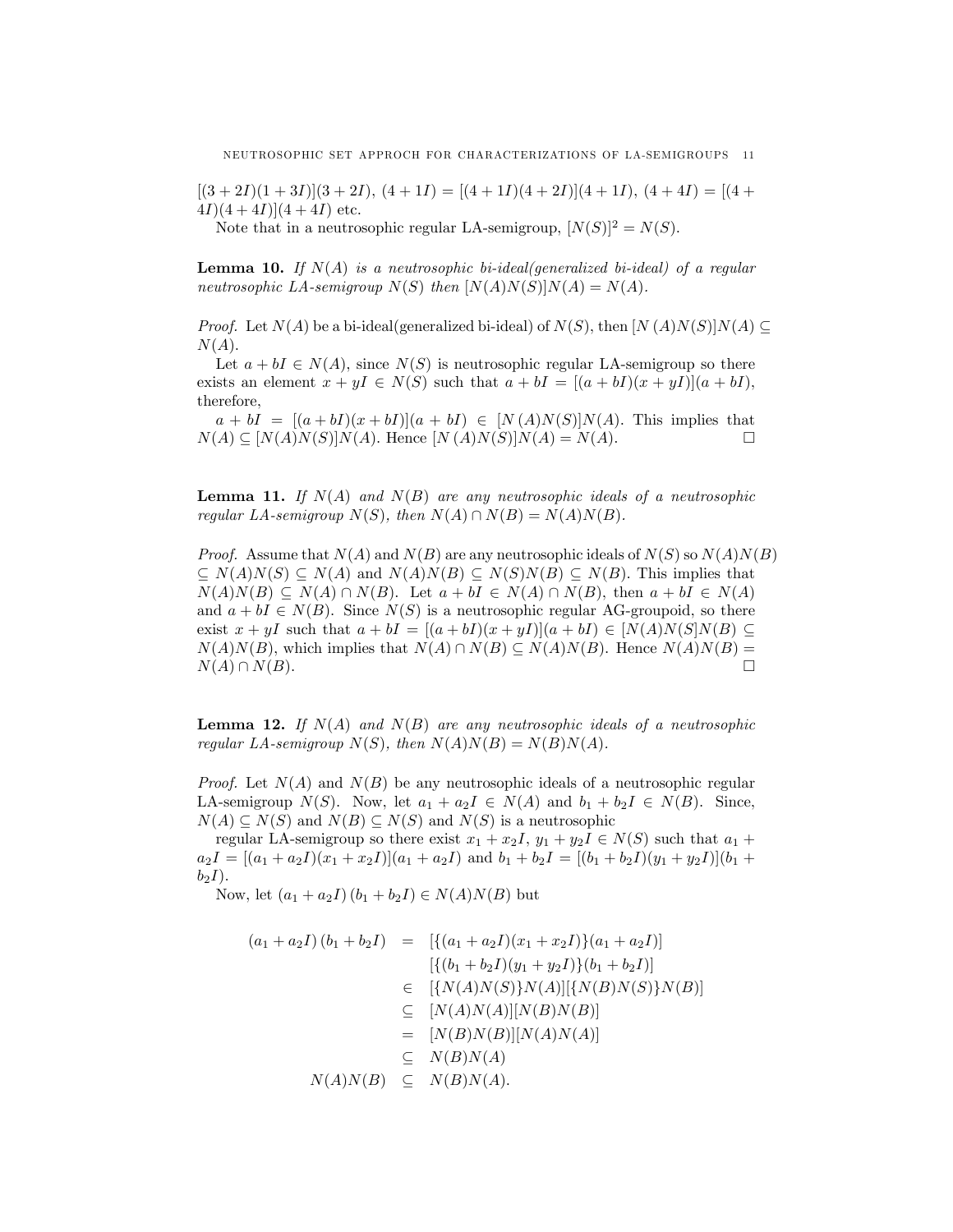#### 12 NEUTROSOPHIC SET APPROCH FOR CHARACTERIZATIONS OF LA-SEMIGROUPS

Now, let  $(b_1 + b_2 I)(a_1 + a_2 I) \in N(B)N(A)$  but

$$
(b_1 + b_2I)(a_1 + a_2I) = [\{(b_1 + b_2I)(y_1 + y_2I)\}(b_1 + b_2I)]
$$
  
\n
$$
[\{(a_1 + a_2I)(x_1 + x_2I)\}(a_1 + a_2I)]
$$
  
\n
$$
\in [\{N(B)N(S)\}N(B)][\{N(A)N(S)\}N(A)]
$$
  
\n
$$
\subseteq [N(B)N(B)][N(A)N(A)]
$$
  
\n
$$
= [N(A)N(A)][N(B)N(B)]
$$
  
\n
$$
\subseteq N(A)N(B).
$$

Since  $N(B)N(A) \subseteq N(A)N(B)$ . Hence  $N(A)N(B) = N(B)N(A)$ .

Lemma 13. Every neutrosophic bi-ideal of a regular neutrosophic LA-semigroup  $N(S)$  with left identity  $e + eI$  is a neutrosophic quasi-ideal of  $N(S)$ .

*Proof.* Let  $N(B)$  be a bi-ideal of  $N(S)$  and  $(s_1 + s_2I)(b_1 + b_2I) \in N(S)N(B)$ , for  $s_1 + s_2I \in N(S)$  and  $b_1 + b_2I \in N(B)$ . Since  $N(S)$  is a neutrosophic regular LA-semigroup, so there exists  $x_1 + x_2I$ 

in  $N(S)$  such that  $b_1 + b_2I = [(b_1 + b_2I)(x_1 + x_2I)](b_1 + b_2I)$ , then by using (4) and  $(1)$ , we

have

$$
(s_1 + s_2I)(b_1 + b_2I) = (s_1 + s_2I)[\{(b_1 + b_2I)(x_1 + x_2I)\}(b_1 + b_2I)]
$$
  
\n
$$
= [(b_1 + b_2I)(x_1 + x_2I)][(s_1 + s_2I)(b_1 + b_2I)]
$$
  
\n
$$
= [(\{s_1 + s_2I\}(b_1 + b_2I)\}(x_1 + x_2I)](b_1 + b_2I)
$$
  
\n
$$
= [(\{s_1 + s_2I\} \{(b_1 + b_2I)(x_1 + x_2I)\}(b_1 + b_2I)\}(x_1 + x_2I)](b_1 + bI)
$$
  
\n
$$
= [[\{b_1 + b_2I\}(x_1 + x_2I)]\{(s_1 + s_2I)(b_1 + b_2I)\}(x_1 + x_2I)](b_1 + b_2I)
$$
  
\n
$$
= [(\{x_1 + x_2I)((s_1 + s_2I)(b_1 + b_2I))\}\{(b_1 + b_2I)(x_1 + x_2I)\}(b_1 + b_2I)
$$
  
\n
$$
= [(\{b_1 + b_2I\} [\{(x_1 + x_2I)\{(s_1 + s_2I)(b_1 + b_2I)\}]](x_1 + x_2I)\}(b_1 + b_2I)
$$
  
\n
$$
\in [N(B)N(S)]N(B)
$$
  
\n
$$
\subseteq N(B).
$$

Therefore,  $N(B)N(S) \cap N(S)N(B) \subset N(S)N(B) \subset N(B)$ .

**Lemma 14.** In a neutrosophic regular LA-semigroup  $N(S)$ , every neutrosophic ideal is idempotent.

*Proof.* Let  $N(I)$  be any neutrosophic ideal of neutrosophic regular LA-semigroup  $N(S)$ . As we know,  $(N(I))^2 \subseteq N(I)$  and let  $a + bI \in N(I)$ , since  $N(S)$  is regular so there exists an element

 $x + yI \in N(S)$  such that

$$
a + bI = [(a + bI)(x + yI)](a + bI)
$$
  
\n
$$
\in [N (I)N(S)]N(I)
$$
  
\n
$$
\subseteq N(I)N(I) = (N(I))^2.
$$

This implies  $N(I) \subseteq (N(I))^2$ . Hence, $(N(I))^2 = N(I)$ .

As  $N(I)$  is the arbitrary neutrosophic ideal of  $N(S)$ . So, every ideal of neutrosophic regular AG-groupoid is idempotent.

**Corollary 1.** In a neutrosophic regular LA-semigroup  $N(S)$ , every neutrosophic right ideal is idempotent.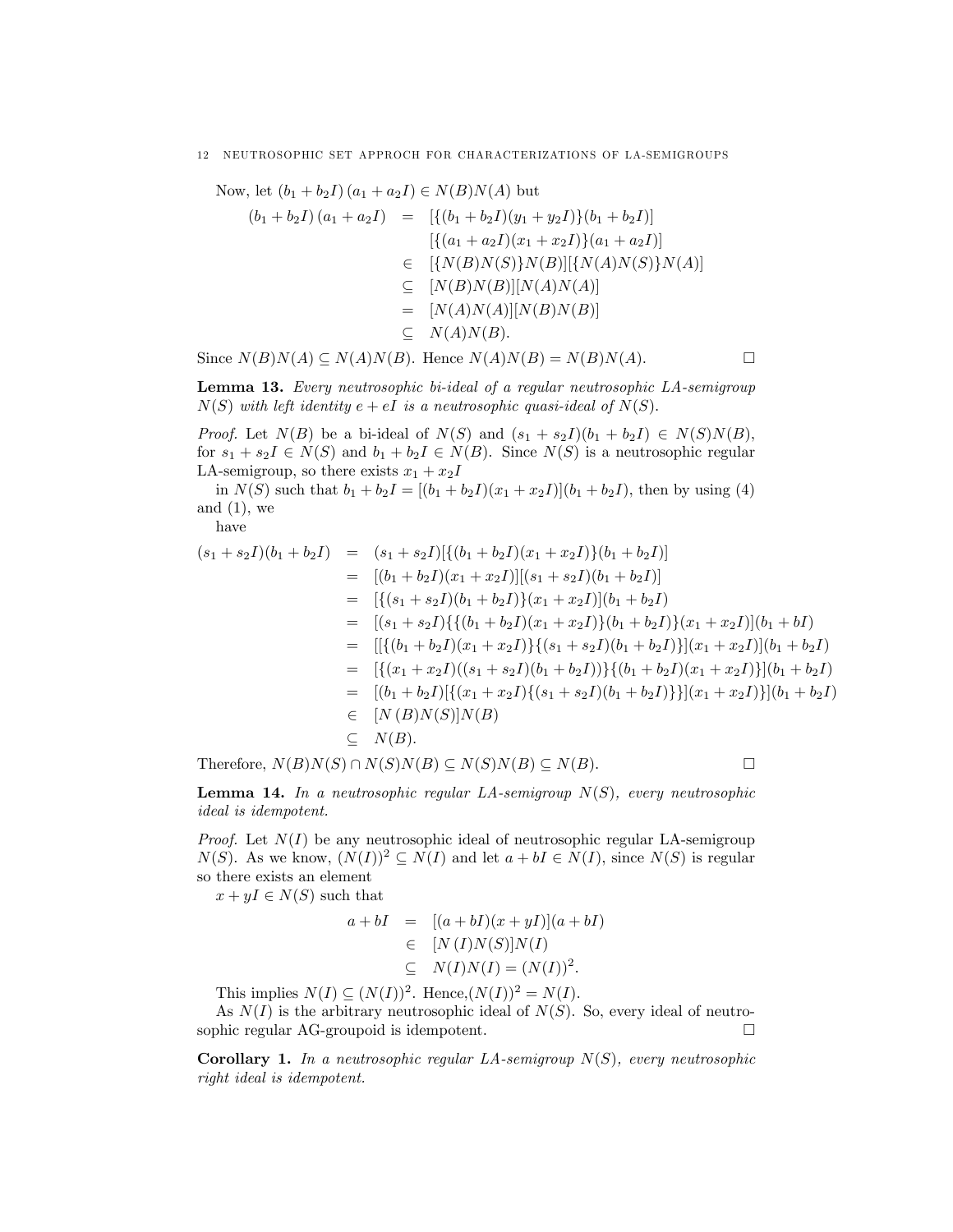*Proof.* Let  $N(R)$  be any neutrosophic right ideal of neutrosophic regular LA-semigroup  $N(S)$  then  $N(R)N(S) \subseteq N(R)$  and  $(N(R))^2 \subseteq N(R)$ . Now, let  $a + bI \in N(R)$ ,

As  $N(S)$  Is regular implies for  $a + bI \in N(R)$ , there exists  $x + yI \in N(S)$  such that

$$
a + bI = [(a + bI)(x + yI)](a + bI)
$$
  
\n
$$
\in [N (R)N(S)]N(I)
$$
  
\n
$$
\subseteq N(R)N(R)
$$
  
\n
$$
= (N(R))^{2}.
$$

Thus  $(N(R))^2 = N(R)$ . Hence,  $(N(R))^2 = N(R)$ . So every neutrosophic right ideal of neutrosophic

regular LA-semigroup  $N(S)$  is idempotent.

**Corollary 2.** In a neutrosophic regular LA-semigroup  $N(S)$ , every neutrosophic ideal is semiprime.

*Proof.* Let  $N(P)$  be any neutrosophic ideal of neutrosophic regular LA-semigroup  $N(S)$ 

and let  $N(I)$  be any other neutrosophic ideal such that  $[N(I)]^2 \subseteq N(P)$ .

Now as every ideal of  $N(S)$  is idempotent by lemma 14. So, $[N(I)]^2 = N(I)$ implies  $N(I) \subseteq N(P)$ . Hence, every neutrosophic ideal of  $N(S)$  is semiprime.  $\Box$ 

An LA-semigroup  $N(S)$  is called neutrosophic intra-regular if for each element  $a_1 + a_2I \in N(S)$  there exist elements  $(x_1 + x_2I), (y_1 + y_2I) \in N(S)$  such that  $a_1 + a_2 I = [(x_1 + x_2 I)(a_1 + a_2 I)^2](y_1 + y_2 I).$ 

**Example 3.** Let  $S = \{1, 2, 3\}$  with binary operation "." given in the following Callay's table, is an intra-regular LA-semigroup with left identity 2.

|   | I              | 2              | 3 |
|---|----------------|----------------|---|
|   | $\overline{2}$ | 3              | 1 |
| 2 | T              | $\overline{2}$ | 3 |
| 3 | 3              |                | 2 |

then  $N(S) = \{1 + 1I, 1 + 2I, 1 + 3I, 2 + 1I, 2 + 2I, 2 + 3I, 3 + 1I, 3 + 2I, 3 + 3I\}$ is an example of neutrosophic intraregular LA-semigroup under the operation  $"\ast"$ and has the following Callay's table:

|  | * $1+1I$ $1+2I$ $1+3I$ $2+1I$ $2+2I$ $2+3I$ $3+1I$ $3+2I$ $3+3I$                                                                              |  |  |  |
|--|-----------------------------------------------------------------------------------------------------------------------------------------------|--|--|--|
|  | $1+1I$ $2+2I$ $2+3I$ $2+1I$ $3+2I$ $3+3I$ $3+1I$ $1+2I$ $1+3I$ $1+1I$                                                                         |  |  |  |
|  | $1+2I$ $2+1I$ $2+2I$ $2+3I$ $3+1I$ $3+2I$ $3+3I$ $1+1I$ $1+2I$ $1+3I$                                                                         |  |  |  |
|  | $1+3I$ $2+3I$ $2+1I$ $2+2I$ $3+3I$ $3+1I$ $3+2I$ $1+3I$ $1+1I$ $1+2I$                                                                         |  |  |  |
|  | $2+1I$   $1+2I$ $1+3I$ $1+1I$ $2+2I$ $2+3I$ $2+1I$ $3+2I$ $3+3I$ $3+1I$                                                                       |  |  |  |
|  | $2+2I$ 1 + 1 <i>I</i> 1 + 2 <i>I</i> 1 + 3 <i>I</i> 2 + 1 <i>I</i> 2 + 2 <i>I</i> 2 + 3 <i>I</i> 3 + 1 <i>I</i> 3 + 2 <i>I</i> 3 + 3 <i>I</i> |  |  |  |
|  | $2+3I$   $1+3I$ $1+1I$ $1+2I$ $2+3I$ $2+1I$ $2+2I$ $3+3I$ $3+1I$ $3+2I$                                                                       |  |  |  |
|  | $3+1I$ $3+2I$ $3+3I$ $3+1I$ $1+2I$ $1+3I$ $1+1I$ $2+2I$ $2+3I$ $2+1I$                                                                         |  |  |  |
|  | $3+2I$ $3+1I$ $3+2I$ $3+3I$ $1+1I$ $1+2I$ $1+3I$ $2+1I$ $2+2I$ $2+3I$                                                                         |  |  |  |
|  | $3+3I$ $3+3I$ $3+1I$ $3+2I$ $1+3I$ $1+1I$ $1+2I$ $2+3I$ $2+1I$ $2+2I$                                                                         |  |  |  |

Clearly  $N(S)$  is a neutrosophic LA-semigroup and is non-associative because  $[(1+1I)*(2+2I)*(2+3I) \neq (1+1I)*(2+2I)*(2+3I)]$  and  $N(S)$  is intraregular as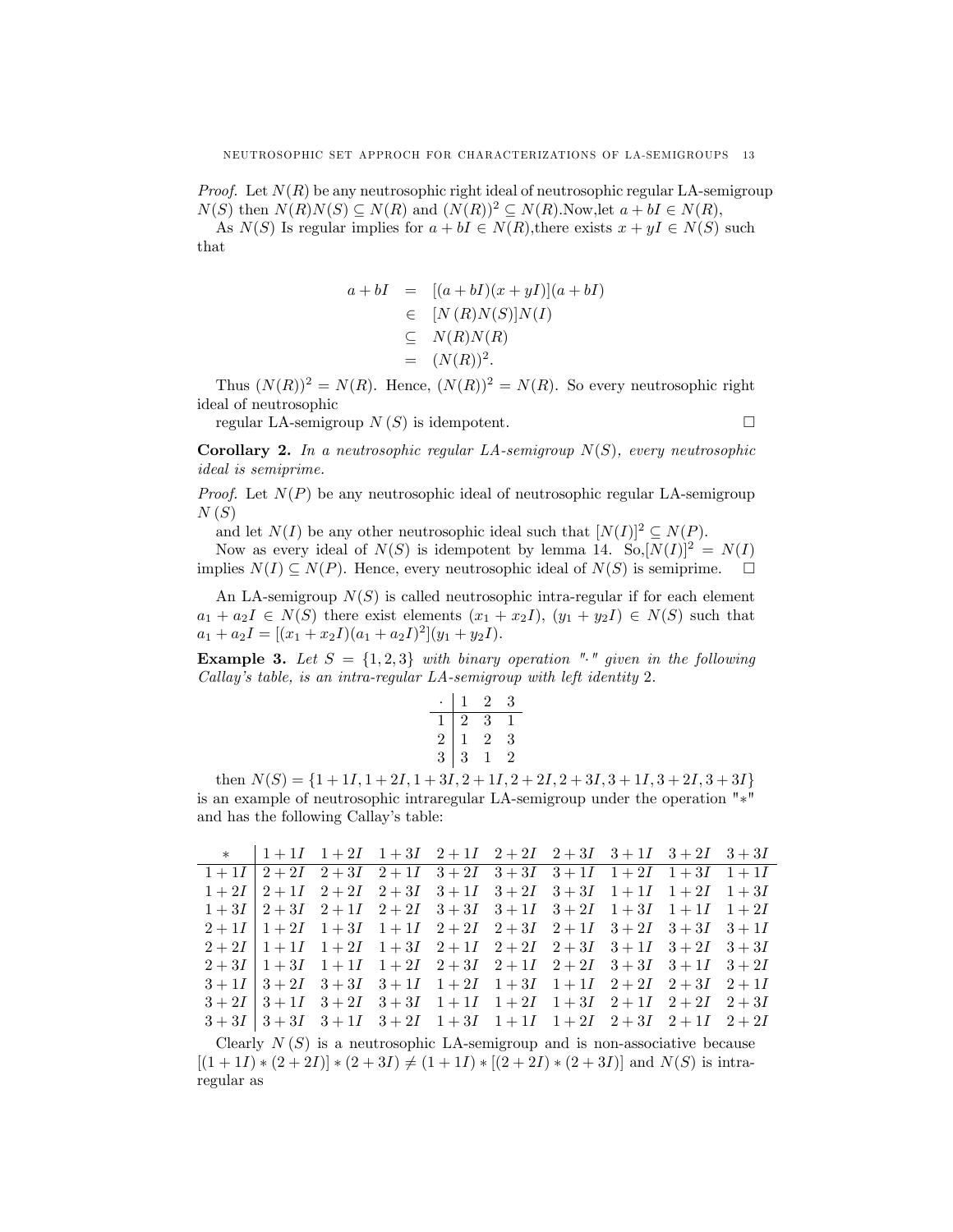$(1+1I) = [(1+3I)(1+1I)^{2}](2+31), (2+3I) = [(1+1I)(2+3I)^{2}](3+1I),$  $(3+1I) = [(2+3I)(3+1I)^{2}](3+3I)$  etc.

Note that if  $N(S)$  is a neutrosophic intra-regular LA-semigroup then  $[N(S)]^2$  =  $N(S)$ .

**Lemma 15.** In a neutrosophic intra-regular LA-semigroup  $N(S)$  with left identity  $e + eI$ , every neutrosophic ideal is idempotent.

*Proof.* Let  $N(I)$  be any neutrosophic ideal of a neutrosophic intraregular LAsemigroup  $N(S)$  implies  $[N(I)]^2 \subseteq N(I)$ . Now, let  $a_1 + a_2I \in N(I)$  and since  $N(I) \subseteq N(S)$  implies  $a_1 + a_2I \in N(S)$  Since,  $N(S)$  is a neutrosophic intra-regular LA-semigroup, so there exist  $(x_1 + x_2I)$ ,  $(y_1 + y_2I) \in N(S)$  such that

$$
(a_1 + a_2I) = [(x_1 + x_2I)(a_1 + a_2I)^2](y_1 + y_2I)
$$
  
\n
$$
\in [N(S)(N(I))^2]N(S)
$$
  
\n
$$
= [N(S)(N(I)N(I))]N(S)
$$
  
\n
$$
= (N(I)(N(S)N(I)))N(S)
$$
  
\n
$$
\subseteq (N(I)N(I))N(S)
$$
  
\n
$$
= (N(S)N(I))N(I)
$$
  
\n
$$
\subseteq N(I)N(I)
$$
  
\n
$$
= [N(I)]^2.
$$

Hence  $[N(I)]^2 = N(I)$ . As,  $N(I)$  is arbitrary so every neutrosophic ideal of is idempotent in a neutrosophic intra-regular LA-semigroup  $N(S)$  with left identity. П

**Lemma 16.** In a neutrosophic intra-regular LA-semigroup  $N(S)$  with left identity  $e + eI, N(I)N(J) = N(I) \cap N(J)$ , for every neutrosophic ideals  $N(I)$  and  $N(J)$  in  $N(S)$ .

*Proof.* Let  $N(I)$  and  $N(J)$  be any neutrosophic ideals of  $N(S)$ , then obviously  $N(I)N(J) \subseteq N(I)N(S)$  and  $N(I)N(J) \subseteq N(S)N(J)$  implies  $N(I)N(J) \subseteq N(I) \cap N(I)$  $N(J)$ . Since  $N(I)\cap N(J) \subseteq N(I)$  and  $N(I)\cap N(J) \subseteq N(J)$ , then  $[N (I) \cap N(J)]^2 \subseteq$  $N(I)N(J)$ . Also  $N(I) \cap N(J)$  is a neutrosophic ideal of  $N(S)$ , so using Lemma 15, we have  $N(I) \cap N(J) = [N(I) \cap N(J)]^2 \subseteq N(I)N(J)$ . Hence  $N(I)N(J) = N(I) \cap N(J)$  $N(I) \cap N(J).$ 

**Theorem 5.** For neutrosophic intra-regular AG-groupoid with left identity  $e + eI$ , the following statements are equivalent.

(i)  $N(A)$  is a neutrosophic left ideal of  $N(S)$ .

(ii)  $N(A)$  is a neutrosophic right ideal of  $N(S)$ .

(iii)  $N(A)$  is a neutrosophic ideal of  $N(S)$ .

(iv)  $N(A)$  is a neutrosophic bi-ideal of  $N(S)$ .

(v)  $N(A)$  is a neutrosophic generalized bi-ideal of  $N(S)$ .

(vi)  $N(A)$  is a neutrosophic interior ideal of  $N(S)$ .

(vii)  $N(A)$  is a neutrosophic quasi-ideal of  $N(S)$ .

(viii)  $N(A)N(S) = N(A)$  and  $N(S)N(A) = N(A)$ .

Proof.  $(i) \Rightarrow (viii)$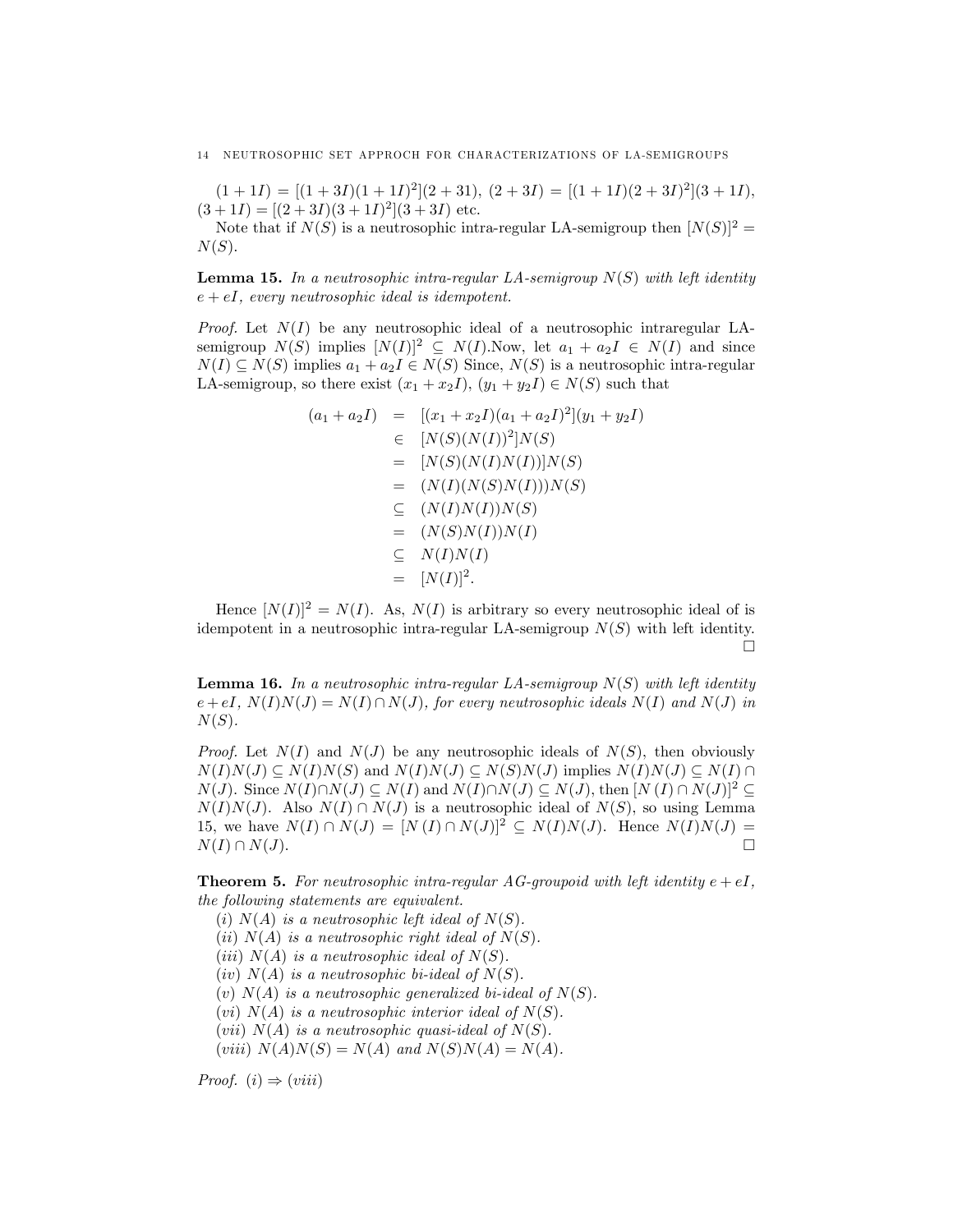Let  $N(A)$  be a neutrosophic left ideal of  $N(S)$ . By Lemma 1,  $N(S)N(A) =$  $N(A)$ . Now let  $(a_1 + a_2I) \in N(A)$  and  $(s_1 + s_2I) \in N(S)$ , since  $N(S)$  is a neutrosophic intra-regular LA-semigroup, so there exist  $(x_1 + x_2I)$ ,  $(y_1 + y_2I) \in N(S)$ such that  $(a_1 + a_2 I) = [(x_1 + x_2 I)(a_1 + a_2 I)^2](y_1 + y_2 I)$ , therefore by (1), we have

$$
(a_1 + a_2I)(s_1 + s_2I) = [{(x_1 + x_2I)(a_1 + a_2I)^2}(y_1 + y_2I)](s_1 + s_2I)
$$
  
\n
$$
= [{(x_1 + x_2I)\{(a_1 + a_2I)(a_1 + a_2I)\}(y_1 + y_2I)](s_1 + s_2I)}
$$
  
\n
$$
\in [{N(S)\{N(A)N(A)\}\}N(S)]N(S)
$$
  
\n
$$
\subseteq [{N(S)N(S)N(A)}]N(S)]N(S)
$$
  
\n
$$
\subseteq [{N(S)N(A)}N(S)]N(S)
$$
  
\n
$$
= [N(S)N(S)][N(S)N(A)]
$$
  
\n
$$
= N(S)[N(S)N(A)] \subseteq N(S)N(A) = N(A).
$$

which implies that  $N(A)$  is a neutrosophic right ideal of  $N(S)$ , again by Lemma 1,  $N(A)N(S) = N(S).$ 

 $(viii) \Rightarrow (vii)$ 

Let  $N(A)N(S) = N(A)$  and  $N(S)N(A) = N(A)$  then  $N(A)N(S)\cap N(S)N(A) =$  $N(A)$ , which clearly implies that  $N(A)$  is a neutrosophic quasi-ideal of  $N(S)$ .  $(vii) \Rightarrow (vi)$ 

Let  $N(A)$  be a quasi-ideal of  $N(S)$ . Now let  $[(s_1 + s_2I)(a_1 + a_2I)](s_1 + s_2I) \in$  $[N(S)N(A)]N(S)$ , since  $N(S)$  is neutrosophic intra-regular LA-semigroup so there exist  $(x_1 + x_2I)$ ,  $(y_1 + y_2I)$ ,  $(p_1 + p_2I)$ ,  $(q_1 + q_2I) \in N(S)$  such that  $(s_1 + s_2I)$  =  $[(x_1+x_2I)(s_1+s_2I)^2](y_1+y_2I)$  and  $(a_1+a_2I) = [(p_1+p_2I)(a_1+a_2I)^2](q_1+q_2I).$ Therefore using  $(2)$ ,  $(4)$ ,  $(3)$  and  $(1)$ , we have

$$
[(s_1 + s_2I)(a_1 + a_2I)](s_1 + s_2I)
$$
  
= 
$$
[(s_1 + s_2I)(a_1 + a_2I)][\{(x_1 + xI)(s_1 + s_2I)^2\}(y_1 + y_2I)]
$$
  
= 
$$
[\{(s_1 + s_2I)\{(x_1 + x_2I)(s_1 + s_2I)^2\}][(a_1 + a_2I)(y_1 + y_2I)]
$$
  
= 
$$
(a_1 + a_2I)[\{(s_1 + s_2I)\{(x_1 + x_2I)(s_1 + s_2I)^2\}\}(y_1 + y_2I)]
$$
  

$$
\in N(A)N(S).
$$

and

$$
[(s_1 + s_2I)(a_1 + a_2I)](s_1 + s_2I)
$$
  
\n
$$
= [(s_1 + s_2I)\{\{(p_1 + p_2I)(a_1 + a_2I)^2\}(q_1 + q_2I)\}](s_1 + s_2I)
$$
  
\n
$$
= [\{(p_1 + p_2I)(a_1 + a_2I)^2\}\{(s_1 + s_2I)(q_1 + q_2I)\}](s_1 + s_2I)
$$
  
\n
$$
= [\{(p_1 + p_2I)\{(a_1 + a_2I)(a_1 + a_2I)\}\}\{(s_1 + s_2I)(q_1 + q_2I)\}](s_1 + s_2I)
$$
  
\n
$$
= [\{(a_1 + a_2I)\{(p_1 + p_2I)(a_1 + a_2I)\}\}\{(s_1 + s_2I)(q_1 + q_2I)\}](s_1 + s_2I)
$$
  
\n
$$
= [\{(q_1 + q_2I)(s_1 + s_2I)\}\{\{(p_1 + p_2I)(a_1 + a_2I)\}(a_1 + a_2I)\}](s_1 + s_2I)
$$
  
\n
$$
= [\{(p_1 + p_2I)(a_1 + a_2I)\}\{\{(q_1 + q_2I)(s_1 + s_2I)\}(a_1 + a_2I)\}](s_1 + s_2I)
$$
  
\n
$$
= [\{(a_1 + a_2I)\{\{(q_1 + q_2I)(s_1 + s_2I)\}\}\{(a_1 + a_2I)(p_1 + p_2I)\}](s_1 + s_2I)
$$
  
\n
$$
= [(a_1 + a_2I)\{\{(a_1 + a_2I)\{(q_1 + q_2I)(s_1 + s_2I)\}\}(p_1 + p_2I)\}](s_1 + s_2I)
$$
  
\n
$$
= [(s_1 + s_2I)\{\{(a_1 + a_2I)\{(q_1 + q_2I)(s_1 + s_2I)\}\}(p_1 + p_2I)\}](s_1 + a_2I)
$$
  
\n
$$
\in N(S)N(A) \subseteq N(A).
$$

which shows that  $N(A)$  is a neutrosophic interior ideal of  $N(S)$ .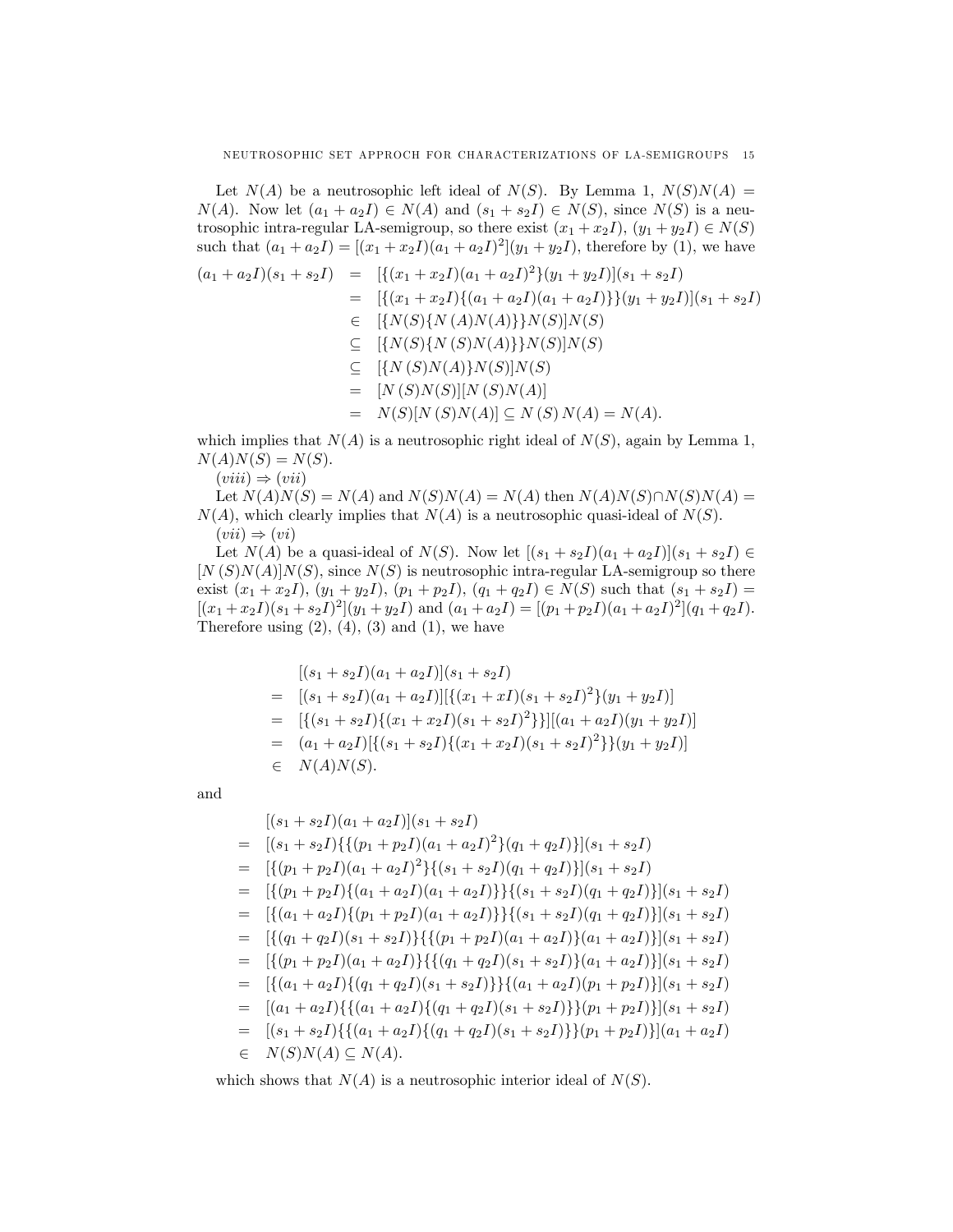#### 16 NEUTROSOPHIC SET APPROCH FOR CHARACTERIZATIONS OF LA-SEMIGROUPS

 $(vi) \Rightarrow (v)$ Let  $N(A)$  be a neutrosophic interior ideal of a neutrosophic intraregular LAsemigroup  $N(S)$ 

and  $[(a_1 + a_2I)(s_1 + s_2I)](a_1 + a_2I) \in [N(A)N(S)]N(A)$ . Now using (4) and  $(1)$ , we get

$$
[(a_1 + a_2I)(s_1 + s_2I)](a_1 + a_2I)
$$
  
\n
$$
= [(a_1 + a_2I)(s_1 + s_2I)][\{(x_1 + x_2I)(a_1 + a_2I)^2\}(y_1 + y_2I)]
$$
  
\n
$$
= [(x_1 + x_2I)(a_1 + a_2I)^2][\{(a_1 + a_2I)(s_1 + s_2I)\}(y_1 + y_2I)]
$$
  
\n
$$
= [(x_1 + x_2I)\{(a_1 + a_2I)(a_1 + a_2I)\}][\{(a_1 + a_2I)(s_1 + s_2I)\}(y_1 + y_2I)]
$$
  
\n
$$
= [\{\{(a_1 + a_2I)(s_1 + s_2I)\}(y_1 + y_2I)\}(a_1 + a_2I)(a_1 + a_2I)\}](x_1 + x_2I)
$$
  
\n
$$
= [(a_1 + a_2I)\{\{(a_1 + a_2I)(s_1 + s_2I)\}(y_1 + y_2I)\}(a_1 + a_2I)\}](x_1 + x_2I)
$$
  
\n
$$
= [(a_1 + a_2I)\{\{(a_1 + a_2I)(y_1 + y_2I)\}(a_1 + a_2I)(s_1 + s_2I)\}](x_1 + x_2I)
$$
  
\n
$$
= [\{(a_1 + a_2I)(y_1 + y_2I)\}(a_1 + a_2I)(s_1 + s_2I)\}](x_1 + x_2I)
$$
  
\n
$$
= [\{\{(a_1 + a_2I)\{(a_1 + a_2I)(s_1 + s_2I)\}(y_1 + y_2I)\}(a_1 + a_2I)(s_1 + s_2I)]](x_1 + x_2I)
$$
  
\n
$$
\in [N(S)N(A)]N(S) \subseteq N(A).
$$

 $(v) \Rightarrow (iv)$ 

Let  $N(A)$  be a neutrosophic generalized bi-ideal of  $N(S)$ . Let  $a_1 + a_2 I \in N(A)$ , and since  $N(S)$  is neutrosophic intra-regular LA-semigroup so there exist  $(x_1+x_2I)$ ,  $(y_1 + y_2 I)$  in  $N(S)$  such that  $a_1 + a_2 I = [(x_1 + x_2 I)(a_1 + a_2 I)^2](y_1 + y_2 I)$ , then using  $(3)$  and  $(4)$ , we have

$$
(a_1 + a_2I)(a_1 + a_2I)
$$
  
= 
$$
[\{(x_1 + x_2I)(a_1 + a_2I)^2\}(y_1 + y_2I)](a_1 + a_2I)
$$
  
= 
$$
[\{(x_1 + x_2I)(a_1 + a_2I)^2\}\{(e_1 + e_2I)(y_1 + y_2I)\}](a_1 + a_2I)
$$
  
= 
$$
[\{(y_1 + y_2I)(e_1 + e_2I)\}\{(a_1 + a_2I)^2(x_1 + x_2I)\}](a_1 + a_2I)
$$
  
= 
$$
[(a_1 + a_2I)^2\{\{(y_1 + y_2I)(e_1 + e_2I)\}(x_1 + x_2I)\}](a_1 + a_2I)
$$
  
= 
$$
[\{(a_1 + a_2I)(a_1 + a_2I)\}\{\{(y_1 + y_2I)(e_1 + e_2I)\}(x_1 + x_2I)\}](a_1 + a_2I)
$$
  
= 
$$
[\{(x_1 + x_2I)\{(y_1 + y_2I)(e_1 + e_2I)\}\}\{(a_1 + a_2I)(a_1 + a_2I)\}](a_1 + a_2I)
$$
  
= 
$$
[(a_1 + a_2I)\{\{(x_1 + x_2I)\{(y_1 + y_2I)(e_1 + e_2I)\}\}(a_1 + a_2I)\}](a_1 + a_2I)
$$
  

$$
\in [N(A)N(S)]N(A) \subseteq N(A).
$$

Hence  $N(A)$  is a neutrosophic bi-ideal of  $N(S)$ .  $(iv) \Rightarrow (iii)$ 

Let  $N(A)$  be any neutrosophic bi-ideal of  $N(S)$  and let  $(a_1 + a_2I)(s_1 + s_2I) \in$  $N(A)N(S)$ . Since  $N(S)$  is neutrosophic intra-regular LA-semigroup, so there exist  $(x_1+x_2I), (y_1+y_2I) \in N(S)$  such that  $(a_1+a_2I) = [(x_1+x_2I)(a_1+a_2I)^2](y_1+y_2I).$ Therefore using  $(1)$ ,  $(3)$ ,  $(4)$  and  $(2)$ , we have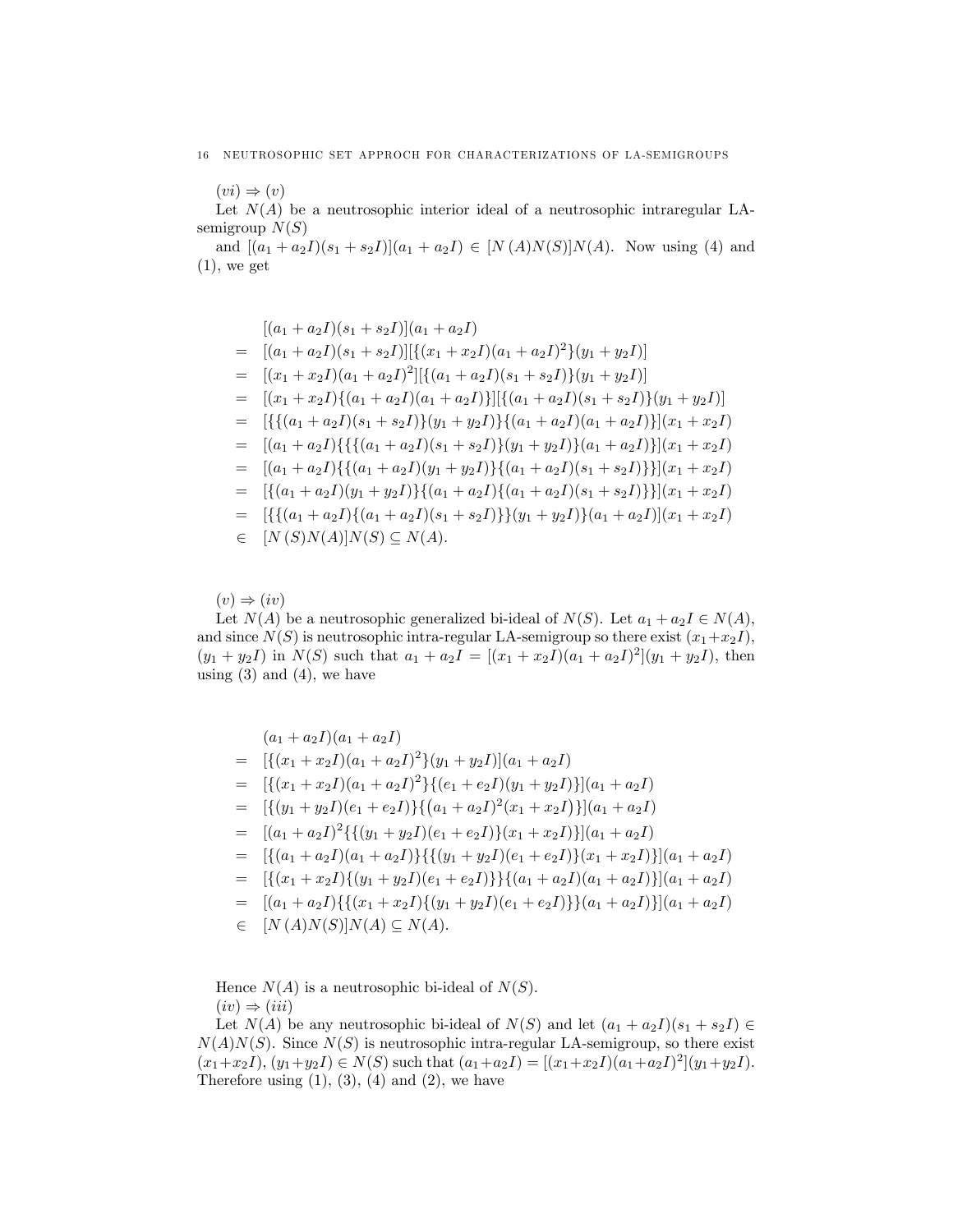=  $[\{(x_1+x_2I)(a_1+a_2I)^2\}(y_1+y_2I)](s_1+s_2I)$ =  $[(s_1 + s_2I)(y_1 + y_2I)][(x_1 + x_2I)(a_1 + a_2I)^2]$ =  $[(a_1 + a_2I)^2(x_1 + x_2I)][(y_1 + y_2I)(s_1 + s_2I)]$ =  $[\{\{(y_1+y_2I)(s_1+s_2I)\}(x_1+x_2I)\}(a_1+a_2I)^2]$  $=$   $[\{(y_1+y_2I)(s_1+s_2I)\}(x_1+x_2I)][(a_1+a_2I)(a_1+a_2I)]$  $=$   $[(a_1 + a_2I)(a_1 + a_2I)][(x_1 + x_2I)\{(y_1 + y_2I)(s_1 + s_2I)\}]$ =  $[\{(x_1+x_2I)\{(y_1+y_2I)(s_1+s_2I)\}(a_1+a_2I)](a_1+a_2I)$  $= \{(x_1+x_2I)\{(y_1+y_2I)(s_1+s_2I)\}\}\$  $\{ \{ (x_1 + x_2I)(a_1 + a_2I)^2 \} (y_1 + y_2I) \} (a_1 + a_2I)$ =  $[{(x_1+x_2I)(a_1+a_2I)^2}\{(x_1+x_2I)\{(y_1+y_2I)(s_1+s_2I)\}\}\$  $(y_1 + y_2I)$ ] $(a_1 + a_2I)$ =  $[{(y_1+y_2I)\{(x_1+x_2I)\{(y_1+y_2I)(s_1+s_2I)\}\}}$  $\{(a_1 + a_2I)^2(x_1 + x_2I)\}\big(a_1 + a_2I\big)$ =  $[(a_1 + a_2I)^2 \{\{(y_1 + y_2I)\{(x_1 + x_2I)\{(y_1 + y_2I)(s_1 + s_2I)\}\}\}\$  $(x_1 + x_2I)$ ] $(a_1 + a_2I)$  $= \left[ \{(a_1 + a_2I)(a_1 + a_2I)\}\right] \{(y_1 + y_2I)\{(x_1 + x_2I)\}$  $\{(y_1+y_2I)(s_1+s_2I)\}\}(x_1+x_2I)\{(a_1+a_2I)$ =  $[{(x_1 + x_2I) \{(y_1 + y_2I) \{(x_1 + x_2I) \{(y_1 + y_2I)(s_1 + s_2I)\}\}\}}$  $\{(a_1 + a_2I)(a_1 + a_2I)\}\big|(a_1 + a_2I)\big|$  $\in$   $[N(A)N(S)]N(A) \subset N(A)$ .

 $(a_1 + a_2I)(s_1 + s_2I)$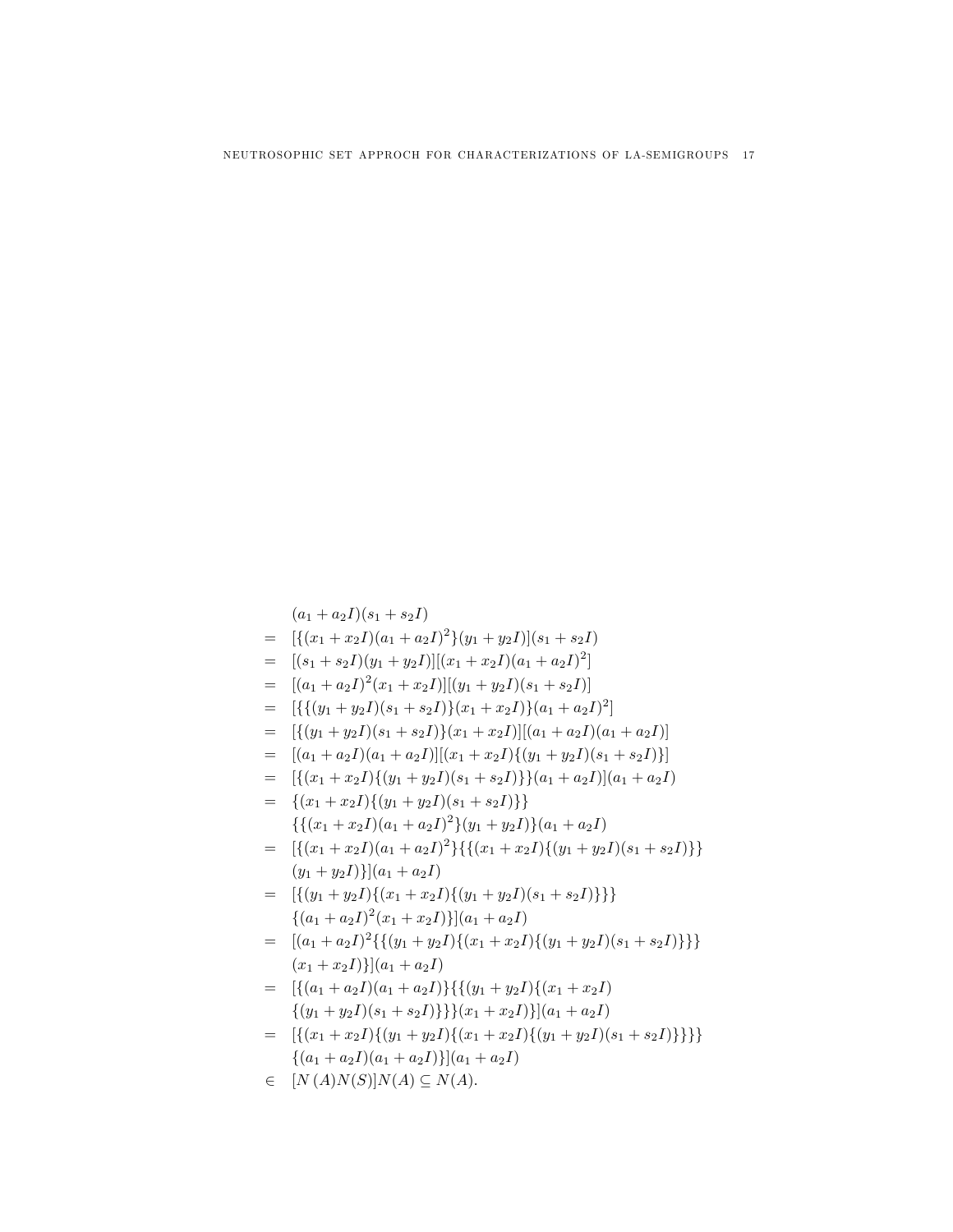$$
(s_1 + s_2I)(a_1 + a_2I)
$$
  
\n
$$
= (s_1 + s_2I)[\{(x_1 + x_2I)(a_1 + a_2I)^2\}(y_1 + y_2I)]
$$
  
\n
$$
= [(x_1 + x_2I)(a_1 + a_2I)^2][(s_1 + s_2I)(y_1 + y_2I)]
$$
  
\n
$$
= [(x_1 + x_2I)\{(a_1 + a_2I)(a_1 + a_2I)\}][(s_1 + s_2I)(y_1 + y_2I)]
$$
  
\n
$$
= [(a_1 + a_2I)\{(x_1 + x_2I)(a_1 + a_2I)\}][(s_1 + s_2I)(y_1 + y_2I)]
$$
  
\n
$$
= [(\{a_1 + a_2I\})(y_1 + y_2I)\} \{(x_1 + x_2I)(a_1 + a_2I)\}[(a_1 + a_2I)
$$
  
\n
$$
= [(\{a_1 + a_2I\})(x_1 + x_2I)\} \{(y_1 + y_2I)(s_1 + s_2I)\}[(a_1 + a_2I)
$$
  
\n
$$
= [(\{y_1 + y_2I)(s_1 + s_2I\}) \{x_1 + x_2I\}](a_1 + a_2I)]
$$
  
\n
$$
= [(\{y_1 + y_2I)(s_1 + s_2I\}) \{x_1 + x_2I\}](a_1 + a_2I)
$$
  
\n
$$
= [(\{y_1 + y_2I)(s_1 + s_2I\}) \{x_1 + x_2I\}](a_1 + a_2I)
$$
  
\n
$$
= [(\{y_1 + y_2I)(s_1 + s_2I\}) \{x_1 + x_2I\}[(a_1 + a_2I)^2\}
$$
  
\n
$$
= [(\{a_1 + a_2I)^2(x_1 + x_2I\}) \{a_1 + a_2I\}
$$
  
\n
$$
= [(\{a_1 + a_2I)^2(x_1 + x_2I\}) \{a_1 + a_2I\}
$$
  
\n
$$
= [(\{a_1 + a_2I)(y_1 + y_2I\}) \{a_1 + a_2I\}
$$
  
\n<math display="block</math>

Therefore  $N(A)$  is a neutrosophic ideal of  $N(S)$ .  $(iii) \Rightarrow (ii)$  and  $(ii) \Rightarrow (i)$  are obvious.

**Lemma 17.** A neutrosophic LA-semigroup  $N(S)$  with left identity  $(e+eI)$  is intraregular if and only if every neutrosophic bi-ideal of  $N(S)$  is idempotent.

*Proof.* Assume that  $N(S)$  is a neutrosophic intra-regular LA-semigroup with left identity  $(e+eI)$  and  $N(B)$  is a neutrosophic bi-ideal of  $N(S)$ . Let  $(b+bI) \in N(B)$ , and since  $N(S)$  is intra-regular so there exist  $(c_1 + c_2I)$ ,  $(d_1 + d_2I)$  in  $N(S)$  such that  $(b_1 + b_2 I) = [(c_1 + c_2 I)(b_1 + b_2 I)^2](d_1 + d_2 I)$ , then by using (3), (4) and (1),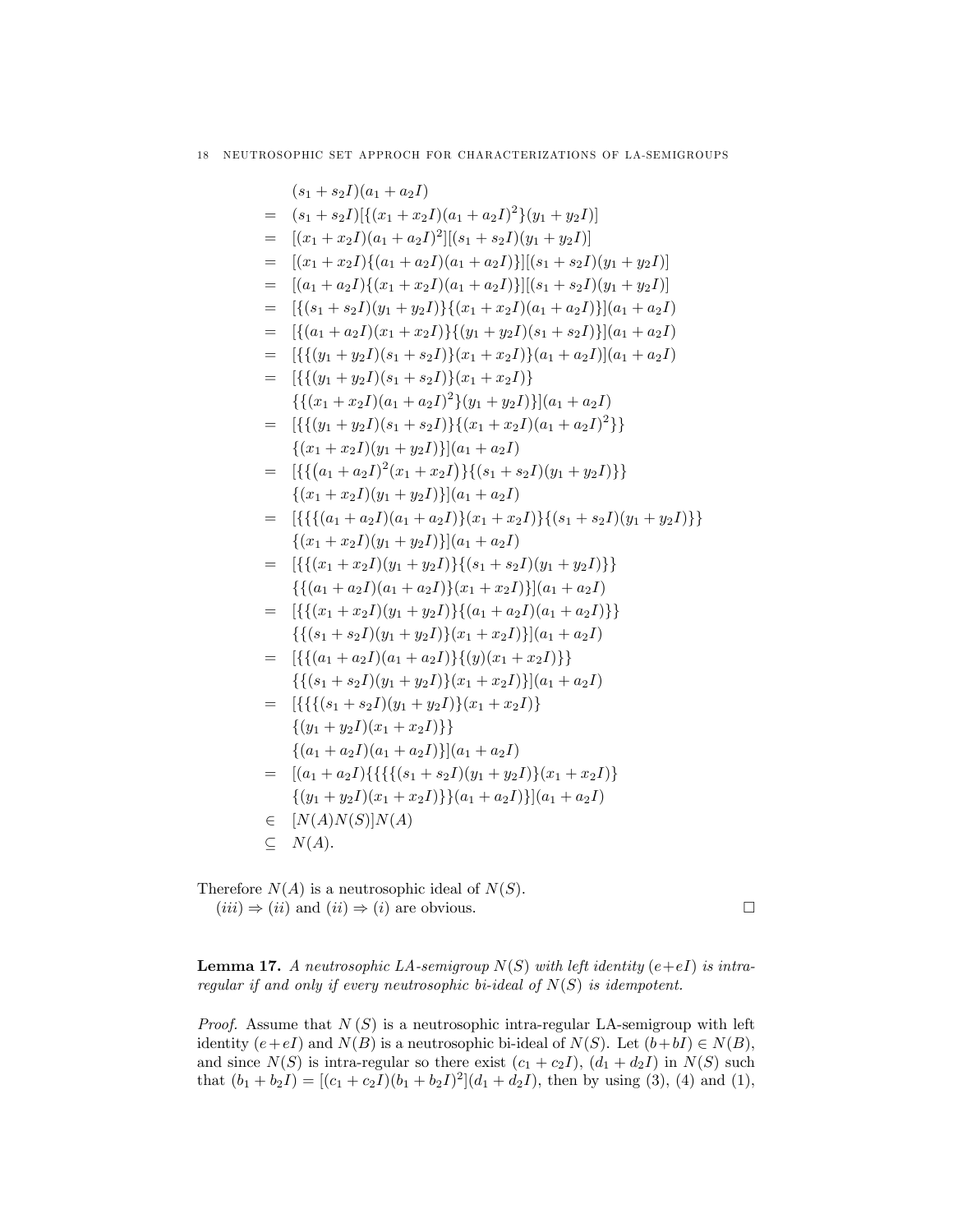we have

$$
b_1 + b_2I
$$
\n
$$
= [(c_1 + c_2I)(b_1 + b_2I)^2](d_1 + d_2I)
$$
\n
$$
= [ \{(c_1 + c_2I)(b_1 + b_2I)^2\} \{(e + eI)(d_1 + d_2I)\}]
$$
\n
$$
= [ \{(d_1 + d_2I)(e + eI)\} \{(b_1 + b_2I)^2(c_1 + c_2I)\}]
$$
\n
$$
= [(b_1 + b_2I)^2 \{ \{(d_1 + d_2I)(e + eI)\}(c_1 + c_2I)\}]
$$
\n
$$
= [ \{(b_1 + b_2I)(b_1 + b_2I)\} \{(d_1 + d_2I)(e + eI)\}(c_1 + c_2I)\}]
$$
\n
$$
= [ \{(d_1 + d_2I)(e + eI)\}(c_1 + c_2I)\} (b_1 + b_2I) ] (b_1 + b_2I)
$$
\n
$$
= [ \{(d_1 + d_2I)(e + eI)\}(c_1 + c_2I)\}]
$$
\n
$$
= [ \{(d_1 + d_2I)(e + eI)\}(c_1 + c_2I)\}
$$
\n
$$
= [ \{(f_1 + c_2I)(b_1 + b_2I)^2\} \{(d_1 + d_2I)(e + eI)\}(c_1 + c_2I)\}
$$
\n
$$
= [ \{(c_1 + c_2I)(b_1 + b_2I)^2\} \{(d_1 + d_2I)(e + eI)\}(c_1 + c_2I)\}
$$
\n
$$
= [ \{(c_1 + c_2I)\}(d_1 + d_2I) ||(b_1 + b_2I)
$$
\n
$$
= [ \{(b_1 + b_2I)\}(c_1 + c_2I) (b_1 + b_2I) \}
$$
\n
$$
= [ \{(b_1 + b_2I)\}(c_1 + c_2I) (b_1 + b_2I) \}
$$
\n
$$
= [ \{(b_1 + b_2I)(c_1 + c_2I)\} \{(d_1 + d_2I)(e + eI)\}
$$
\n
$$
= [ \{(f_1 + b_2I)(e + eI)\}(c_1 + c_2I) \}
$$
\n
$$
= [ \{(f_1 + d_
$$

Hence  $[N(B)]^2 = N(B)$ .

Conversely, since  $N(S)(a + bI)$  is a neutrosophic bi-ideal of  $N(S)$ , and by assumption  $N(S)(a + bI)$  is idempotent, so by using (2), we have

$$
(a+bI) \in [N(S)(a+bI)][N(S)(a+bI)]
$$
  
\n
$$
= [{N(S)(a+bI)}{N(S)(a+bI)}][N(S)(a+bI)]
$$
  
\n
$$
= [{N(S)N(S)}{(a+bI)(a+bI)}][N(S)(a+bI)]
$$
  
\n
$$
\subseteq [N(S)(a+bI)^{2}][N(S)N(S)]
$$
  
\n
$$
= [N(S)(a+bI)^{2}]N(S).
$$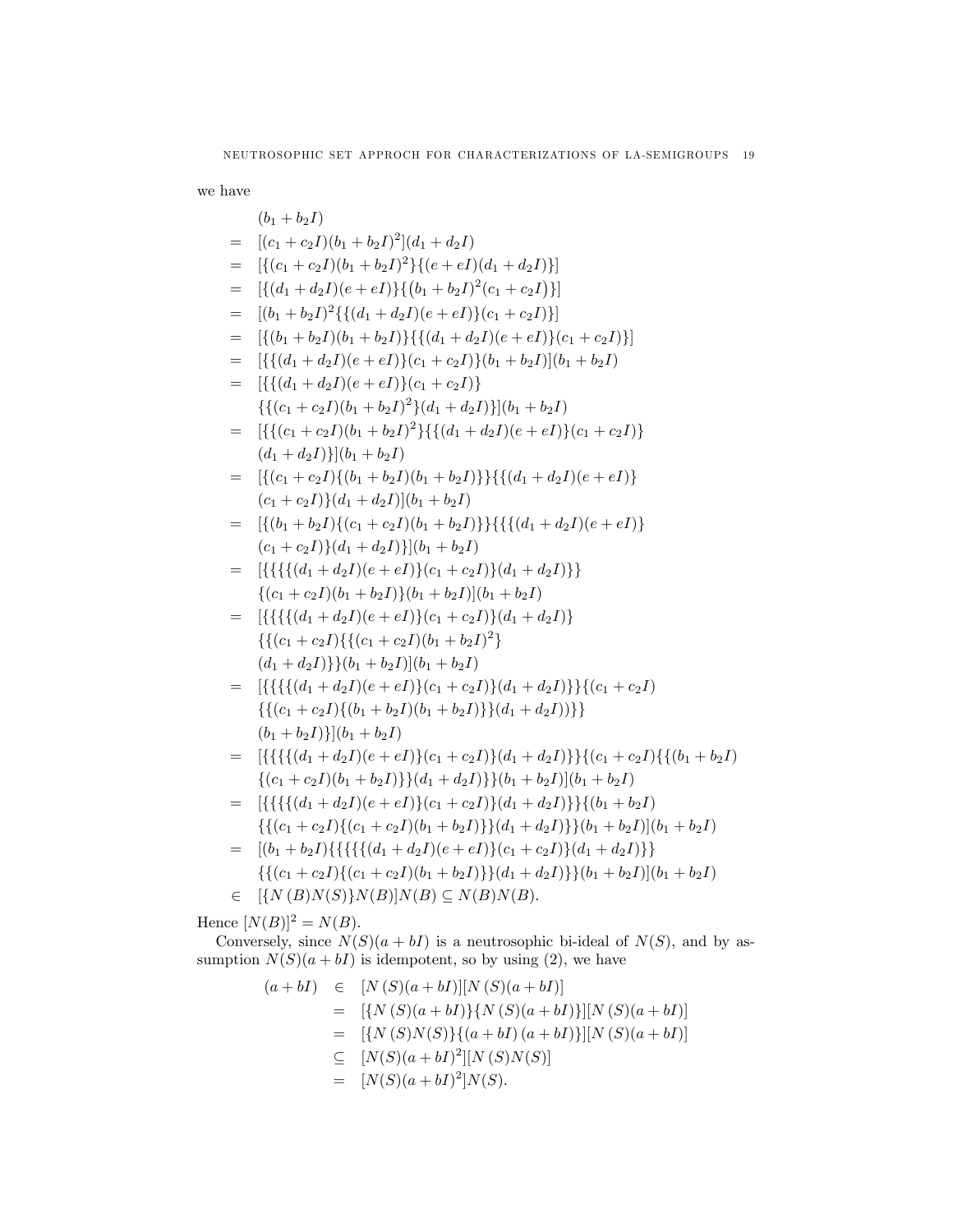Hence  $N(S)$  is neutrosophic intra-regular LA-semigroup.

**Theorem 6.** In a neutrosophic LA-semigroup  $N(S)$  with left identity  $e + eI$ , the following statements are equivalent.

(i)  $N(S)$  is intra-regular.

(ii) Every neutrosophic two sided ideal of  $N(S)$  is semiprime.

(*iii*) Every neutrosophic right ideal of  $N(S)$  is semiprime.

(iv) Every neutrosophic left ideal of  $N(S)$  is semiprime.

*Proof.*  $(i) \Rightarrow (iv)$ 

Let  $N(S)$  is intra-regular, then by Theorem 5 and Lemma 15, every neutrosophic left ideal of  $N(S)$  is semiprime.

 $(iv) \Rightarrow (iii)$ 

Let  $N(R)$  be a neutrosophic right ideal and  $N(I)$  be any neutrosophic ideal of  $N(S)$  such that  $[N(I)]^2 \subseteq N(R)$ . Then clearly  $[N(I)]^2 \subseteq N(R) \cup N(S)N(R)$ . Now by Lemma 7,  $N(R) \cup N(S)N(R)$  is a neutrosophic two-sided ideal of  $N(S)$ , so is neutrosophic left. Then by (iv) we have  $N(I) \subseteq N(R) \cup N(S)N(R)$ . Now using (1) we have

$$
N(S)N(R) = [N(S)N(S)]N(R)
$$
  
= [N(R)N(S)]N(S)  

$$
\subseteq N(R)N(S) \subseteq N(R).
$$

This implies that  $N(I) \subseteq N(R) \cup N(S)N(R) \subseteq N(R)$ . Hence  $N(R)$  is semiprime. It is clear that  $(iii) \Rightarrow (ii)$ .

Now  $(ii) \Rightarrow (i)$ 

Since  $(a+bI)^2N(S)$  is a neutrosophic right ideal of  $N(S)$  containing  $(a+bI)^2$  and clearly it is a neutrosophic two sided ideal so by assumption  $(ii)$ , it is semiprime, therefore by Theorem 2,  $(a + bI) \in (a + bI)^2 N(S)$ . Thus using (4) and (3), we have

$$
a + bI \in (a + bI)^2 N(S)
$$
  
=  $(a + bI)^2 [N(S)N(S)]$   
=  $N(S)[(a + bI)^2 N(S)]$   
=  $[N(S)N(S)][(a + bI)^2 N(S)]$   
=  $[N(S)(a + bI)^2)][N(S)N(S)]$   
=  $[N(S)(a + bI)^2]N(S).$ 

Hence  $N(S)$  is intra-regular.

**Theorem 7.** An LA-semigroup  $N(S)$  with left identity  $e + eI$  is intra-regular if and only if every neutrosophic left ideal of  $N(S)$  is idempotent.

*Proof.* Let  $N(S)$  be a neutrosophic intra-regular LA-semigroup then by Theorem 5 and Lemma 15, every neutrosophic ideal of  $N(S)$  is idempotent.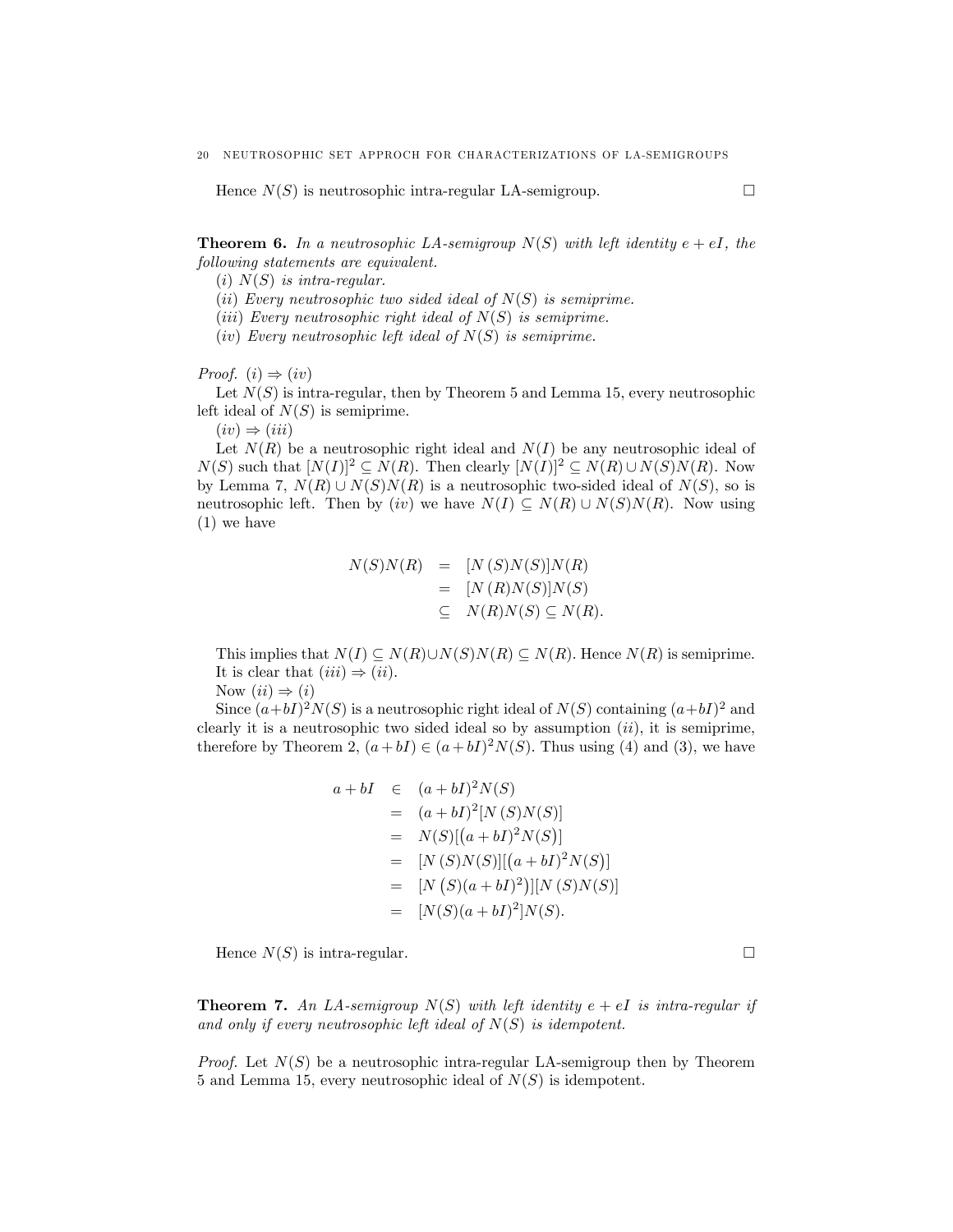Conversely, assume that every neutrosophic left ideal of  $N(S)$  is idempotent. Since  $N(S)(a + bI)$  is a neutrosophic left ideal of  $N(S)$ , so by using (2), we have

$$
a + bI \in N(S)(a + bI)
$$
  
= [N(S)(a + bI)][N(S)(a + bI)]  
= [{N(S)(a + bI)}{N(S)(a + bI)}{N(S)(a + bI)}  
= [{N(S)N(S)}{(a + bI)(a + bI)}]{N(S)(a + bI)}  

$$
\subseteq [N(S)(a + bI)^{2}][N(S)N(S)]
$$
  
= [N(S)(a + bI)^{2}]N(S).

**Theorem 8.** A neutrosophic LA-semigroup  $N(S)$  with left identity  $e+eI$  is intraregular if and only if  $N(R)\cap N(L) \subseteq N(R)N(L)$ , for every neutrosophic semiprime right ideal  $N(R)$  and every neutrosophic left ideal  $N(L)$  of  $N(S)$ .

*Proof.* Let  $N(S)$  be an intra-regular LA-semigroup, so by Theorem 5  $N(R)$  and  $N(L)$  become neutrosophic ideals of  $N(S)$ , therefore by Lemma 16,  $N(R)\cap N(L) \subseteq$  $N(L)N(R)$ , for every neutrosophic ideal  $N(R)$  and  $N(L)$  and by Theorem 6,  $N(R)$ is semiprime.

Conversely, assume that  $N(R) \cap N(L) \subseteq N(R)N(L)$  for every neutrosophic right ideal  $N(R)$ , which is semiprime and every neutrosophic left ideal  $N(L)$  of  $N(S)$ . Since  $(a + bI)^2 \in (a + bI)^2 N(S)$ , which is a neutrosophic right ideal of  $N(S)$  so is semiprime which implies that  $(a + bI) \in (a + bI)^2 N(S)$ . Now clearly  $N(S)(a + bI)$ is a neutrosophic left ideal of  $N(S)$  and  $(a + bI) \in N(S)(a + bI)$  Therefore using (3),we have

$$
a + bI \in [(a + bI)^2 N(S)] \cap [N(S)(a + bI)]
$$
  
\n
$$
\subseteq [(a + bI)^2 N(S)][N(S)(a + bI)]
$$
  
\n
$$
\subseteq [(a + bI)^2 N(S)][N(S)N(S)]
$$
  
\n
$$
= [(a + bI)^2 N(S)]N(S)
$$
  
\n
$$
= [{(a + bI)(a + bI)}N(S)]N(S)
$$
  
\n
$$
= [{(a + bI)(a + bI)}{N(S)N(S)}]N(S)
$$
  
\n
$$
= [{N(S)N(S)}{(a + bI)(a + bI)}]N(S)
$$
  
\n
$$
= [N(S){(a + bI)(a + bI)}]N(S)
$$
  
\n
$$
= [N(S)(a + bI)^2]N(S).
$$

Therefore  $N(S)$  is a neutrosophic intra-regular LA-semigroup.

 $\Box$ 

**Theorem 9.** For a neutrosophic LA-semigroup  $N(S)$  with left identity  $e + eI$ , the following statements are equivalent.

 $(i)$   $N(S)$  is intra-regular.

(ii)  $N(L)\cap N(R) \subseteq N(L)N(R)$ , for every right ideal  $N(R)$ , which is neutrosophic semiprime and every neutrosophic left ideal  $N(L)$  of  $N(S)$ .

(iii)  $N(L) \cap N(R) \subseteq [N(L)N(R)]N(L)$ , for every neutrosophic semiprime right ideal  $N(R)$  and every neutrosophic left ideal  $N(L)$ .

## *Proof.* (*i*)  $\Rightarrow$  (*iii*)

Let  $N(S)$  be intra-regular and  $N(L)$ ,  $N(R)$  be any neutrosophic left and right ideals of  $N(S)$  and let  $a_1 + a_2I \in N(L) \cap N(R)$ , which implies that  $a_1 + a_2I \in N(L)$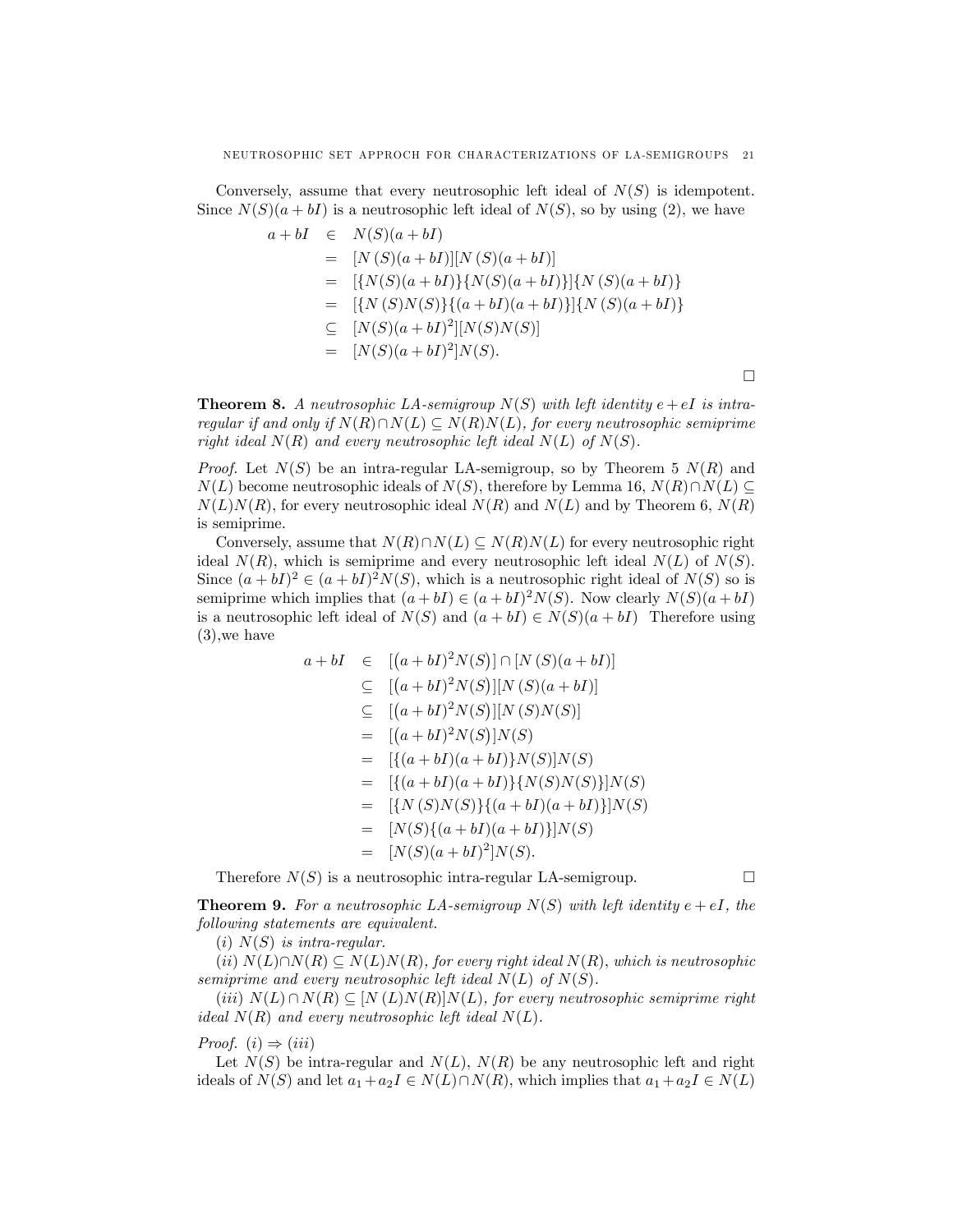and  $a_1+a_2I \in N(R)$ . Since  $N(S)$  is intra-regular so there exist  $(x_1+x_2I), (y_1+y_2I)$ in  $N(S)$ , such that  $a_1 + a_2I = [(x_1 + x_2I)(a_1 + a_2I)^2](y_1 + y_2I)$ , then by using (4),  $(1)$  and  $(3)$ , we have

$$
a_1 + a_2I = [(x_1 + x_2I)(a_1 + a_2I)^2](y_1 + y_2I)
$$
  
\n
$$
= [(x_1 + x_2I)\{(a_1 + a_2I)(a_1 + a_2I)\}](y_1 + y_2I)
$$
  
\n
$$
= [(a_1 + a_2I)\{(x_1 + x_2I)(a_1 + a_2I)\}](y_1 + y_2I)
$$
  
\n
$$
= [(y_1 + y_2I)\{(x_1 + x_2I)(a_1 + a_2I)\}](a_1 + a_2I)
$$
  
\n
$$
= [(y_1 + y_2I)\{(x_1 + x_2I)(a_1 + a_2I)^2\} (y_1 + y_2I)\}]|(a_1 + a_2I)
$$
  
\n
$$
= [(y_1 + y_2I)\{\{(x_1 + x_2I)(a_1 + a_2I)^2\}\{(x_1 + x_2I)(y)\}\}](a_1 + a_2I)
$$
  
\n
$$
= [((x_1 + x_2I)(a_1 + a_2I)^2\{(y_1 + y_2I)\}((y_1 + y_2I)\}((y_1 + y_2I))
$$
  
\n
$$
= \{(x_1 + x_2I)(y_1 + y_2I)\}\{(a_1 + a_2I)(a_1 + a_2I)\}((y_1 + y_2I)
$$
  
\n
$$
= \{(x_1 + x_2I)(y_1 + y_2I)\}\{(a_1 + a_2I)(a_1 + a_2I)\}((y_1 + y_2I)
$$
  
\n
$$
= \{(a_1 + a_2I)\{(x_1 + x_2I)(a_1 + a_2I)\}((y_1 + y_2I)\}((y_1 + y_2I))
$$
  
\n
$$
= \{(x_1 + x_2I)(y_1 + y_2I)\}\{(a_1 + a_2I)\}((y_1 + y_2I)\}((y_1 + y_2I))
$$
  
\n
$$
= \{(N(R)\{N(S)N(L)\}\}N(S)|N(L)
$$
  
\n
$$
= [N(L)N(S)|N(L)]
$$
  
\n
$$
= [N(L)N(R)]N(L)
$$
  
\n
$$
= [N(L)N(R)]N(L)
$$

which implies that  $N(L)\cap N(R) \subseteq [N(L)N(R)]N(L)$ . Also by Theorem 6,  $N(L)$ is semiprime.

 $(iii) \Rightarrow (ii)$ 

Let  $N(R)$  and  $N(L)$  be neutrosophic left and right ideals of  $N(S)$  and  $N(R)$  is semiprime, then by assumption  $(iii)$  and by  $(3)$ ,  $(4)$  and  $(1)$ , we have

$$
N(R) \cap N(L) \subseteq [N(R)N(L)]N(R)
$$
  
\n
$$
\subseteq [N(R)N(L)]N(S)
$$
  
\n
$$
= [N(R)N(L)][N(S)N(S)]
$$
  
\n
$$
= [N(S)N(S)][N(L)N(R)]
$$
  
\n
$$
= N(L)[\{N(S)N(S)\}N(R)]
$$
  
\n
$$
= N(L)[\{N(R)N(S)\}N(S)]
$$
  
\n
$$
\subseteq N(L)[N(R)N(S)]
$$
  
\n
$$
\subseteq N(L)N(R).
$$

 $(ii) \Rightarrow (i)$ 

Since  $e + eI \in N(S)$  implies  $a + bI \in N(S)(a + bI)$ , which is a neutrosophic left ideal of  $N(S)$ , and  $(a + bI)^2 \in (a + bI)^2 N(S)$ , which is a semiprime neutrosophic right ideal of  $N(S)$ , therefore by Theorem 2,  $a + bI \in (a + bI)^2 N(S)$ . Now using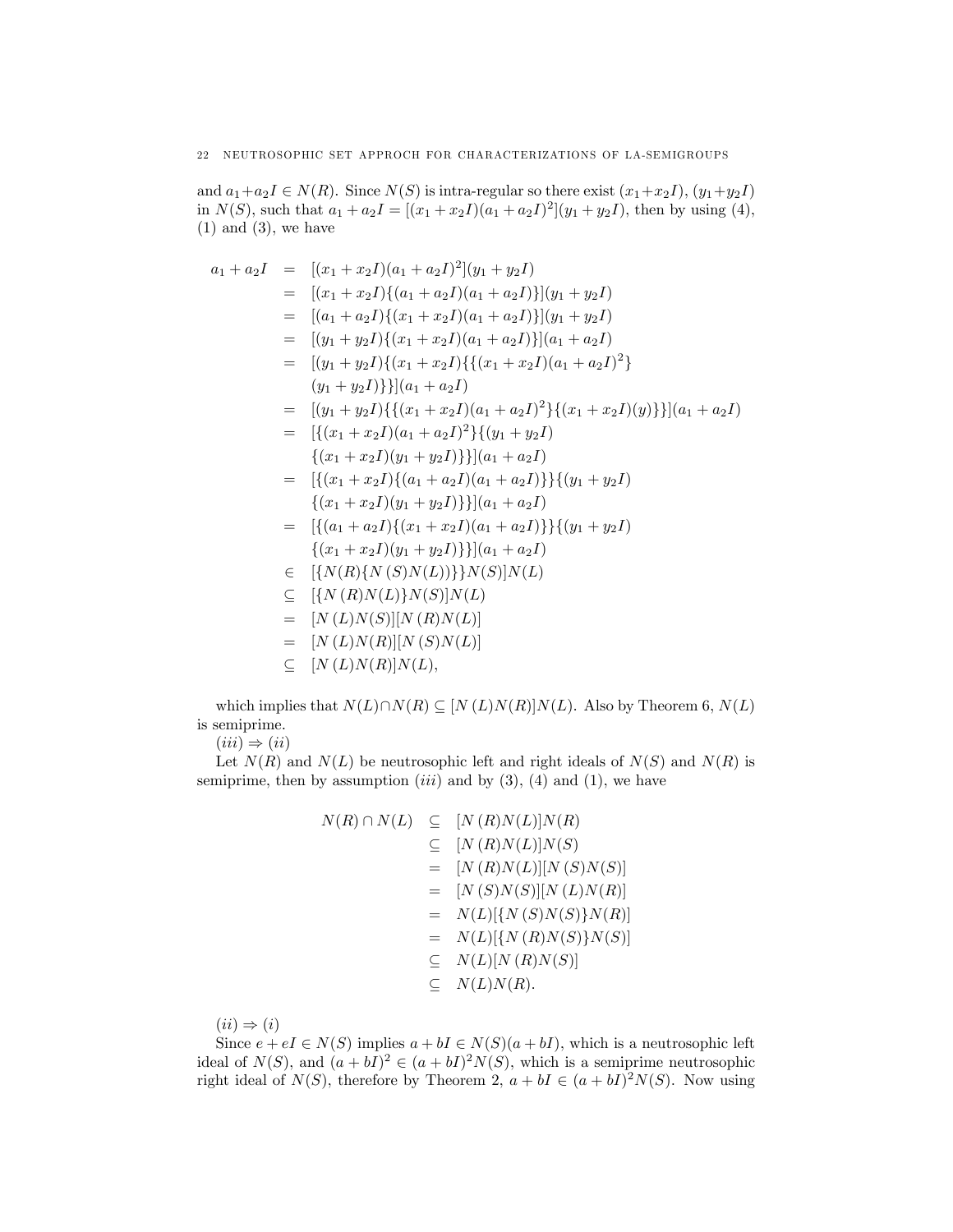(3) we have

$$
a + bI \in [N(S)(a + bI)] \cap [(a + bI)^2 N(S)]
$$
  
\n
$$
\subseteq [N(S)(a + bI)][(a + bI)^2 N(S)]
$$
  
\n
$$
\subseteq [N(S)N(S)][(a + bI)^2 N(S)]
$$
  
\n
$$
= [N(S)(a + bI)^2] [N(S)N(S)]
$$
  
\n
$$
= [N(S)(a + bI)^2] N(S).
$$

Hence  $N(S)$  is intra-regular.

A neutrosophic LA-semigroup  $N(S)$  is called totally ordered under inclusion if  $N(P)$  and  $N(Q)$  are any neutrosophic ideals of  $N(S)$  such that either  $N(P) \subseteq N(Q)$ or  $N(Q) \subseteq N(P)$ .

A neutrosophic ideal  $N(P)$  of a neutrosophic LA-semigroup  $N(S)$  is called strongly irreducible if  $N(A) \cap N(B) \subseteq N(P)$  implies either  $N(A) \subseteq N(P)$  or  $N(B) \subseteq N(P)$ , for all neutrosophic ideals  $N(A)$ ,  $N(B)$  and  $N(P)$  of  $N(S)$ .

Lemma 18. Every neutrosophic ideal of a neutrosophic intra-regular LA-semigroup  $N(S)$  is prime if and only if it is strongly irreducible.

*Proof.* Assume that every ideal of  $N(S)$  is neutrosophic prime. Let  $N(A)$  and  $N(B)$ be any neutrosophic ideals of  $N(S)$  so, by Lemma 16,  $N(A)N(B) = N(A)\cap N(B)$ , where  $N(A) \cap N(B)$  is neutrosophic ideal of  $N(S)$ . Now, let  $N(A) \cap N(B) \subseteq$  $N(P)$  where  $N(P)$  is a neutrosophic ideal of  $N(S)$  too. But by assumption every neutrosophic ideal of a neutrosophic intra-regular LA-semigroup  $N(S)$  is prime so is neutrosophic prime, therefore,  $N(A)N(B) = N(A) \cap N(B) \subset N(P)$  implies  $N(A) \subseteq N(P)$  or  $N(B) \subseteq N(P)$ . Hence,  $N(S)$  is strongly irreducible.

Conversely, assume that  $N(S)$  is strongly irreducible. Let  $N(A)$ ,  $N(B)$  and  $N(P)$  be any neutrosophic ideals of  $N(S)$  such that  $N(A) \cap N(B) \subseteq N(P)$  implies  $N(A) \subseteq N(P)$  or  $N(B) \subseteq N(P)$ . Now, let  $N(A) \cap N(B) \subseteq N(P)$  but  $N(A)N(B) =$  $N(A)\cap N(B)$  by lemma 16,  $N(A)N(B)\subset N(P)$  implies  $N(A)\subset N(P)$  or  $N(B)\subset$  $N(P)$ . Since,  $N(P)$  is arbitrary neutrosophic ideal of  $N(S)$  so, Every neutrosophic ideal of a neutrosophic intra-regular LA-semigroup  $N(S)$  is prime.

Theorem 10. Every neutrosophic ideal of a neutrosophic intra-regular LA-semigroup  $N(S)$  is neutrosophic prime if and only if  $N(S)$  is totally ordered under inclusion.

*Proof.* Assume that every ideal of  $N(S)$  is neutrosophic prime. Let  $N(P)$  and  $N(Q)$  be any neutrosophic ideals of  $N(S)$ , so by Lemma 16,  $N(P)N(Q) = N(P) \cap$  $N(Q)$ , where  $N(P) \cap N(Q)$  is neutrosophic ideal of  $N(S)$ , so is neutrosophic prime, therefore  $N(P)N(Q) \subseteq N(P) \cap N(Q)$ , which implies that  $N(P) \subseteq N(P) \cap N(Q)$  or  $N(Q) \subseteq N(P) \cap N(Q)$ , which implies that  $N(P) \subseteq N(Q)$  or  $N(Q) \subseteq N(P)$ . Hence  $N(S)$  is totally ordered under inclusion.

Conversely, assume that  $N(S)$  is totally ordered under inclusion. Let  $N(I)$ ,  $N(J)$ and  $N(P)$  be any neutrosophic ideals of  $N(S)$  such that  $N(I)N(J) \subseteq N(P)$ . Now without loss of generality assume that  $N(I) \subseteq N(J)$  then

$$
N(I) = [N(I)]^2 = N(I)N(I)
$$
  
\n
$$
\subseteq N(I)N(J) \subseteq N(P).
$$

Therefore either  $N(I) \subseteq N(P)$  or  $N(J) \subseteq N(P)$ , which implies that  $N(P)$  is neutrosophic prime. neutrosophic prime.